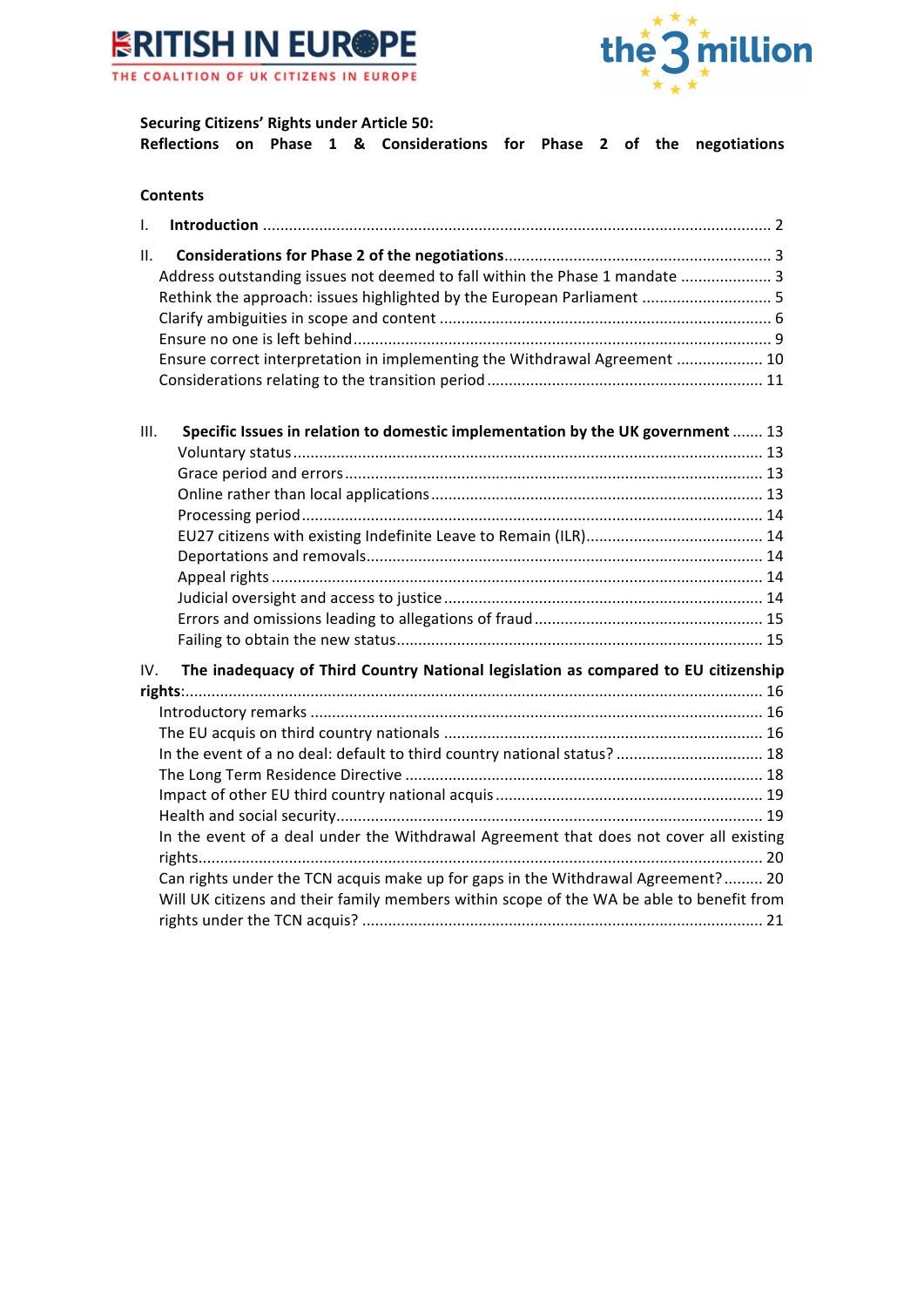## **I. Introduction**

In December 2017, the EU Member States agreed that sufficient progress in Phase 1 of the UK/EU Article 50 negotiations — including, crucially, on citizens' rights — had been achieved, as set out in the Joint Report<sup>1</sup> of 8 December (the "JR"), clearing the way for Phase  $2<sub>1</sub>$ 

The issue of citizens' rights has thus widely — but incorrectly — been portrayed as resolved. **The3million** and **British in Europe**, as well as the European Parliament (see EP resolution of 13 December 2017), consider that the stated aim of ensuring that nothing would change for EU27 nationals in the UK and for UK nationals in the EU, is not met by the 'Common Understanding' reached in Phase 1 owing to glaring shortcomings, omissions and ambiguities, be it because issues were excluded from the negotiations contrary to the initial mandate or because of political expediency to reach a compromise. As things stand, the rights of some 5 million people risk being severely curtailed and the fundamental status of EU citizenship reduced to "life choices".

Since 'nothing is agreed until everything is agreed', these issues must be addressed in Phase 2 and accorded at least equal priority to that afforded other issues such as Northern Ireland. The most salient issues include:

- The need to guarantee genuine free movement for the protected group, including lifelong return and associated individual economic rights, recognition of qualifications and the right of family reunification with future partners.
- Protection must be extended to vulnerable, 'at risk' groups of citizens who are presently either not included in the scope of the Withdrawal Agreement (e.g. family members of returning citizens etc.), or those who are likely to face legal, digital, language, or evidential barriers to being registered under the Withdrawal Agreement.
- Citizens' rights above and beyond the 'common understanding' reached at the end of Phase  $1 -$  must be ring-fenced to ensure that all our existing rights are protected in any event.
- Negotiations during Phase 2 must be conducted in a transparent and accountable way, allowing us the opportunity to broaden our constructive engagement and dialogue.
- All ambiguities regarding scope and content of the agreement must be eliminated and everything that has been agreed by the parties needs to be meticulously transcribed into the Withdrawal Agreement to avoid any misinterpretation in implementation both in the UK and across the EU27 with potentially devastating consequences for the lives of hundreds of thousands of people following Brexit.

Detailed arguments are presented in the sections below setting out the principal considerations for Phase 2 (Section II), specific issues relating to implementation in the UK (Section III) and the inadequacy of Third Country National legislation for British citizens living in the EU (Section IV).

<sup>1</sup> https://ec.europa.eu/commission/publications/joint-report-negotiators-european-union-and-united-kingdomgovernment-progress-during-phase-1-negotiations-under-article-50-teu-united-kingdoms-orderly-withdrawaleuropean-union\_en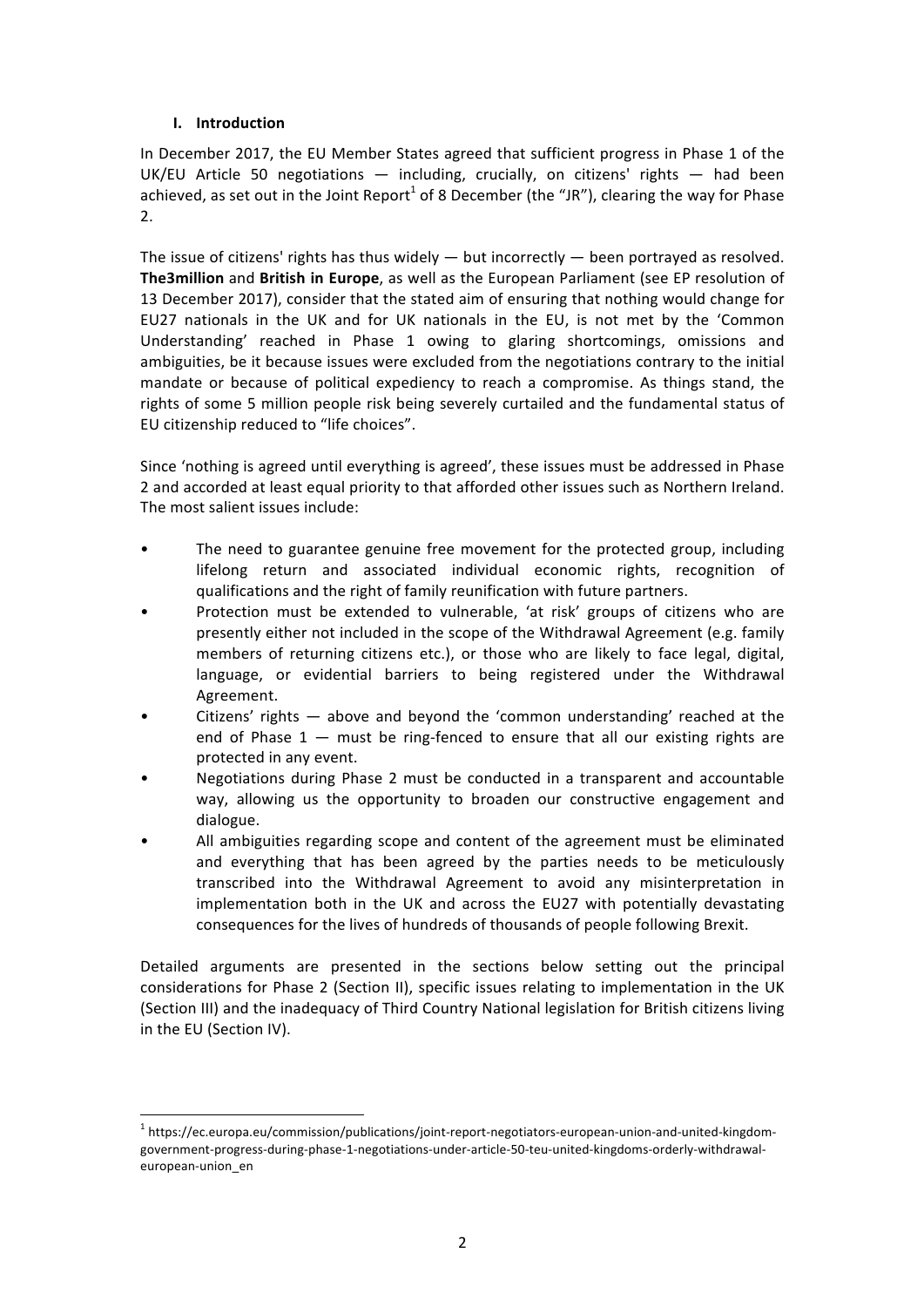## **II. Considerations for Phase 2 of the negotiations**

There are still key outstanding and conflicting issues, as well as a lack of detail and a number of ambiguities that the negotiators must address to safeguard the rights of citizens in the UK and the EU.

### **Address outstanding issues not deemed to fall within the Phase 1 mandate**

*Free movement, economic rights and recognition of qualifications*

Box 58 of the Joint Technical Note ("JTN")<sup>2</sup> sets out issues which had been raised by the UK in the course of Phase 1, but which were said to be "outside the scope of the EU mandate for the first phase of the negotiation". Almost all<sup>3</sup> are related to the Treaty right of free movement. In our view, the EU was wrong to say that they were outside the scope of the Phase 1 mandate, but more importantly they must be negotiated now so as to be included in the Article 50 agreement.

Article 20 of the EU Negotiating Directives of June 2017 opens, "*The Agreement should safeguard the status and rights derived from Union law at the withdrawal date, including those the enjoyment of which will intervene at a later … as well as rights which are in the process of being obtained …*"

Before Brexit, as EU citizens we all have the right under Art. 21 TFEU to move to another EU country to live or to work as an employee or self-employed or run a business, as well as the rights to provide services cross-border and to mutual recognition of qualifications. However, under the JR on the day Brexit becomes effective, for example:

- UK citizens in the protected group will lose their present right to move freely to another EU country for any purpose or to provide cross-border services in any country where they were not doing so the day before;
- EU and UK citizens with a UK professional or academic qualification will lose the right to have that recognised in any country where they were not relying on it to work the day before Brexit and where they do not have a specific recognition decision as provided for in the JTN;
- EU and UK lawyers who have previously practised in reliance on a qualification obtained in their home state, as they are entitled to do, will have that right removed completely.

This loss of rights is clearly inconsistent with the Negotiating Directives dated 22 May 2017. It has come about because EU negotiators introduced into the JR a qualification to their mandate which was not there at the outset - "to provide reciprocal protection for Union and UK citizens, to enable the effective exercise of rights derived from Union law and **based on past life choices...**" (JR para. 6). Without this qualification these rights would have been unarguably within the scope of the negotiation.

Further, even if this limitation had been in the Directives from the outset, the fundamental rights of free movement and the related economic rights and mutual recognition of

<sup>&</sup>lt;sup>2</sup> https://ec.europa.eu/commission/publications/joint-technical-note-expressing-detailed-consensus-uk-and-eupositions-respect-citizens-rights\_en<br><sup>3</sup> We exclude "future healthcare arrangements" from this discussion, as it is the one issue in Box 58 which we

agree is outside the scope of Article 50.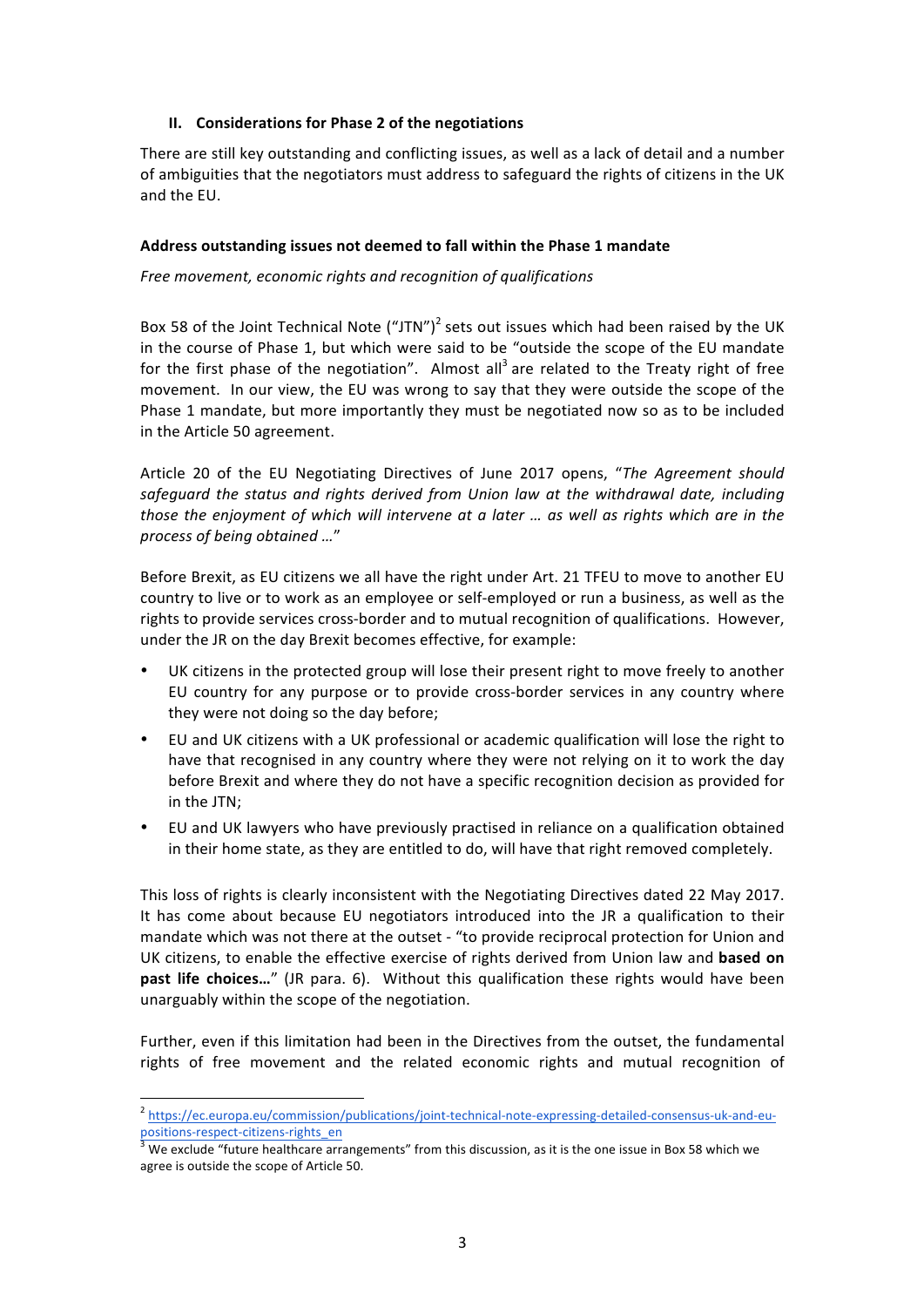professional qualifications would still be in scope, because the "past life choice" of a citizen moving cross-Channel in either direction was founded in these rights. Two practical examples illustrate this:

- EU citizens moved to the UK and obtained a professional, or academic, qualification in the reasonable belief that it would be valid across the EU28. When they made that choice they had no reason to believe that negotiators representing the EU would deprive its own citizens of that right.
- Likewise, many UK citizens moved to other EU countries to work precisely because the EU is a territory without internal borders: from lawyers and lorry-drivers to caterers and IT contractors, this freedom to move for work and to provide services across borders was an essential part of their life plan.

We have already submitted detailed arguments which demonstrate beyond doubt (i) that as a matter of law these are existing EU rights and (ii) their practical importance to the protected group. See:

- For detailed legal argument on freedom of movement BiE Addendum to Joint Response to Round  $2^4$  pp.1-6 as well as BiE Supplemental Addendum;
- For detailed argument on recognition of qualifications and economic rights Joint Response to Round 3<sup>5</sup> pp.9-10, and Joint Response to Round 4 pp.3-4<sup>6</sup>;
- For case studies showing the impact on people's daily lives  $-$  BiE Case Studies<sup>7</sup>.

It has been suggested that the free movement rights of UK citizens in the EU will be guaranteed under the Long Term Residence Directive (2003/109) and other EU legislation relating to third country nationals or non-EU citizens. A detailed examination (see Section IV) clearly shows that if that Directive and that legislation provide for any rights, they fall way short of the present rights and would result in a dramatic change in the daily lives of many.

We have also heard it suggested that free movement for UK citizens in the EU might be discussed in Phase 2, but that this might not extend to their continuing to have the right to work in other EU27 countries and certainly not to provide cross-border services, as these are matters for the future relationship. We emphatically reject that contention for the reasons given above. There is no rational basis for breaking the right of freedom of movement up in this way *as it relates to individuals who have exercised it*.

We recall that, in its resolution of 13 December 2017, the European Parliament made it clear that full freedom of movement for UK citizens throughout the EU27 must be maintained. This includes the related economic rights and right to recognition of qualifications. Any other approach would be contrary to the letter and spirit of the Treaties.

Further, the UK offered EU citizens within the protected group a lifetime right of return to the UK post-Brexit, in exchange for free movement for UK citizens in the EU. When the issue of free movement is considered in Phase 2 of the negotiations, the existing JR provision for a

<sup>6</sup>https://docs.wixstatic.com/ugd/0d3854\_75cc82d8c64249c9a5531a4d459ebe3f.pdf?index=true <sup>7</sup> https://britishineurope.org/wp-content/uploads/2017/06/BiE-Case-Studies-June-2017.pdf and

 $^4$  https://britishineurope.org/wp-content/uploads/2017/08/BiE-and-t3m-response-to-20.7.17-week\_FINAL.pdf<br> $^5$  https://docs.wixstatic.com/ugd/0d3854\_4c470417a5484580898ff7194f7c6c96.pdf

https://britishineurope.org/wp-content/uploads/2017/08/British-in-Europe\_Free-Movement\_Master-Case-Studies\_EC.pdf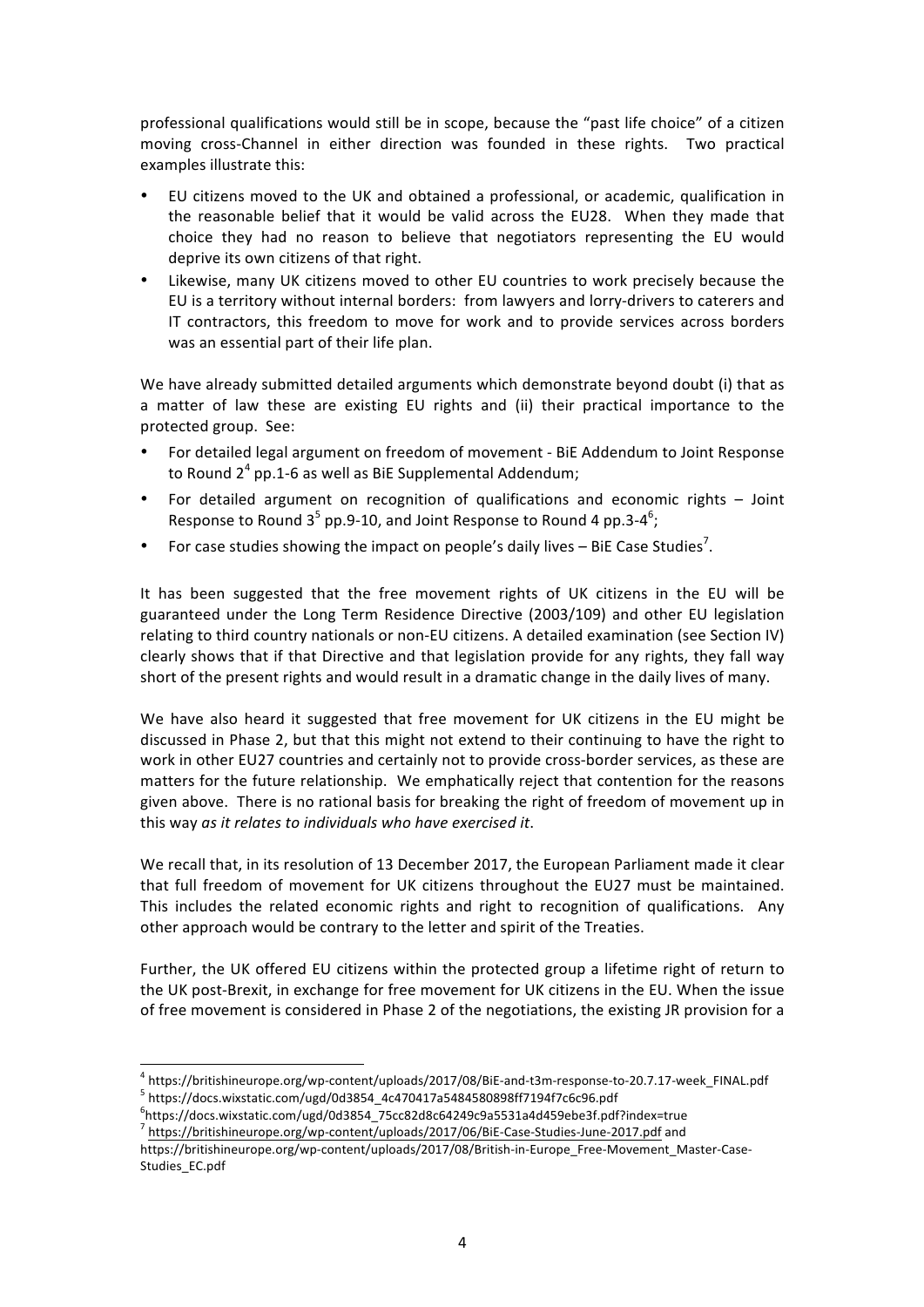5-year right of return for those with permanent residence rights should also be reconsidered for both groups.

### **Rethink the approach: issues highlighted by the European Parliament**

The European Parliament highlighted a number of issues as requiring to be revisited or as being outstanding: the following are issues that need to be revisited.

# *Declaratory versus constitutive system of registration*

Paragraph 3 of the EP resolution of 13 December 2017 requires, "*ensuring that the administrative procedure is light-touch, declaratory in nature and free of charge, placing the burden of proof on the UK authorities to challenge the declaration, and enabling families to initiate the procedure by means of a single form*". For this requirement to be met, the common understanding of the JR will have to be reconsidered.

The EU and the UK agreed at the end of Phase 1 that respective Member States can choose how they wish to 'register' EU27 citizens in the UK and British citizens in the EU from two options: the current declaratory approach in accordance with EU law or to apply a constitutive or conditional approach. British in Europe and the3million do not dispute the need for a registration system, but we do not recognise the 'constitutive approach' as a simple system of 'registration'.

Under current EU law, citizens' rights are derived directly from the EU Treaty (TFEU) and any registration systems put in place by EU Member States under Directive 38/2004 (the "Citizenship Directive") are simply declaratory or confirm those primary rights. This means that an EU citizen need not apply for a new status, they need only demonstrate that they possess the right.

However, the agreement reached by the EU and the UK in the JR indicates that Member States may adopt a constitutive approach to registering EU27 citizens in the UK and British citizens in the EU. This would mean that only those who make a formal application and, critically, whose application is then successful, would acquire the new status.

This is in keeping with the UK's wish to oblige EU27 citizens to apply for 'settled status' – an immigration status already in existence under domestic immigration laws - rather than simply to confirm their existing rights under EU law.

The EU thus accepted this departure from EU law. At the last minute an option was included in the JR so that EU 27 countries may require UK citizens in their boundaries to make fresh applications. This was a proposal on which there was no prior consultation. Were this constitutive approach to be applied  $-$  in the UK to EU citizens and potentially in EU 27 countries to UK citizens — following the UK's exit, existing EU rights would 'fall away' and citizens could potentially be without a legal status with dire consequences for them and their families.

EU citizenship is the fundamental status of EU citizens. What does this fundamental status mean if it or the rights attached to it can be withdrawn from an EU citizen who has exercised her/his rights of free movement due to the actions of a Member State? EU citizenship and the rights attached cannot simply be reduced to life choices.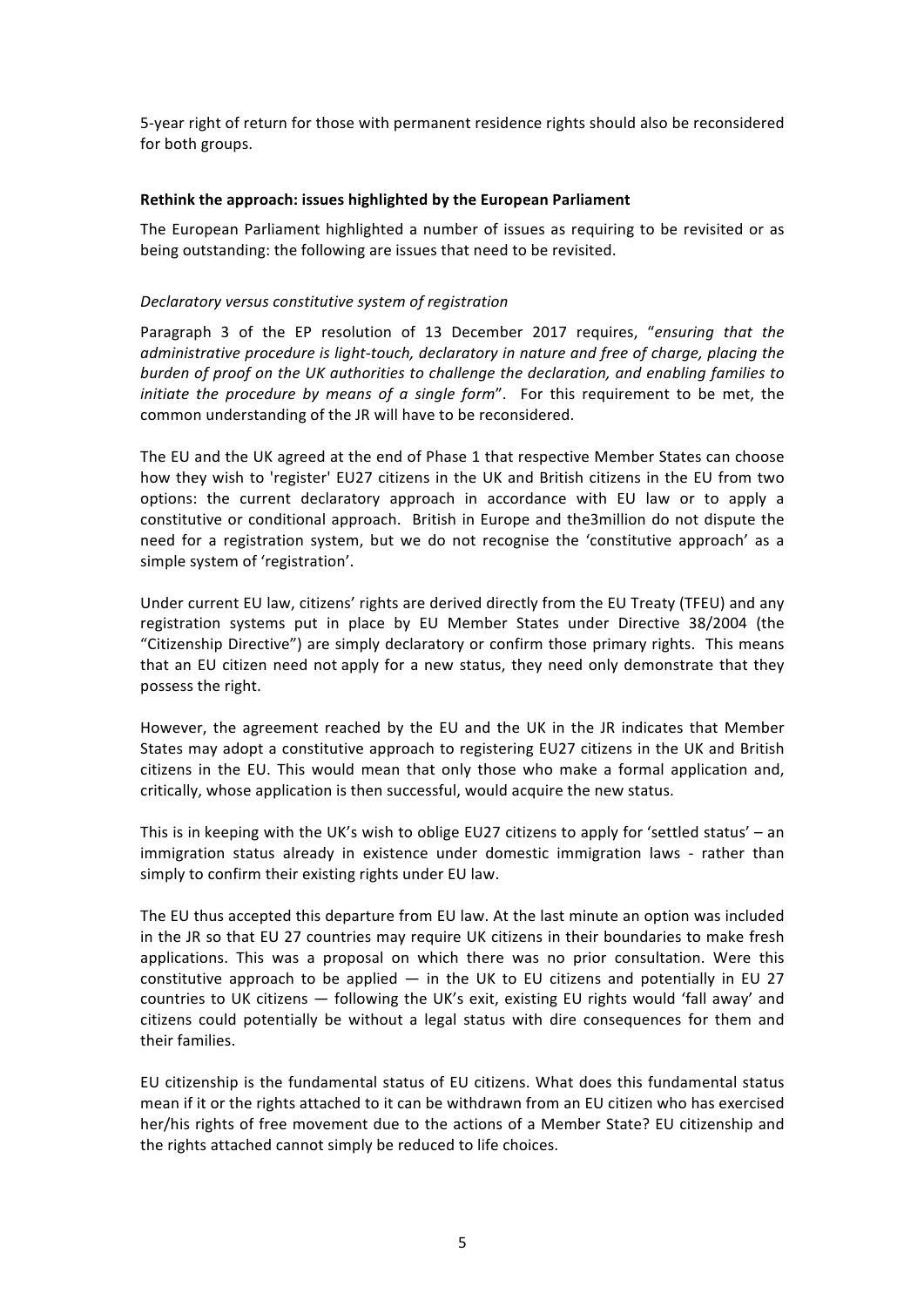Moreover, there is clear case law that the position of a citizen who has exercised his/her right of free movement is not comparable to that of a citizen who has not. Citizens acquire rights under Article 21 through their exercise of their free movement rights (see §§55 and 58 *Lounes*). This is the position of UK citizens in the EU. In addition, EU27 citizens in the UK remain EU citizens. The EU should push the UK simply to confirm their existing rights and to uphold the rights attached to that fundamental status, which until now has been recognised in the UK.

Given the constitutive element of the proposed new status, it is difficult to see how rights can be protected under the Withdrawal Agreement before the new status has been granted. We are concerned that this situation might create a legal and evidential void in the period between exit and an application for the new status having been granted and also after the grace period (which may need to be longer than the transition period in order to allow sufficient time for over three million nationals in the UK to be registered). It also raises questions as to the status of applicants whose application has been rejected due to errors, omissions or alleged 'fraud', or those who have been refused.

### *Extending family reunification to future spouses*

Another concern of the EP resolution of 13 December 2017 is *"extending coverage of citizens' rights to future partners"*.

Future spouses of citizens in the protected group are not currently covered by the JR agreement. This would mean that such spouses would fall under domestic UK or other EU 27 immigration laws of family reunion. This is a particular concern in the UK as it would mean that future spouses, whether from the EU27 or outside the EU, would have to comply with the onerous and rigid UK immigration rules relating to family reunion, which would be likely to result in numerous refusals. We foresee that this will disproportionately impact younger generations, as well as citizens who following a divorce or the death of their spouse may wish to remarry after Brexit.

### **Clarify ambiguities in scope and content**

The JR covers broadly EU27 citizens in the UK and UK citizens in the EU and their family members, who have lived in their respective countries of residence in accordance with the Citizenship Directive prior to the UK's exit from the EU. This means those who have exercised and relied upon their rights of free movement before the UK's withdrawal from the EU. Essentially, citizens may be required to demonstrate - at the discretion of individual Member States - that they have lived in their countries of residence in accordance with Articles 6 and 7 of the Directive. This means that a citizen must be and continue to be a worker, self-employed person, student, or self-sufficient person, or lawfully retain those rights, at withdrawal to be eligible.

### Personal scope: areas where clarity is needed as to the categories covered

### *Who will be "Legally Resident"?*

The JR applies to citizens who are "lawfully resident" in their country of residence. This, as set out above, is defined in accordance with the terms of the Citizenship Directive 2004/38/EC and Article 21 TFEU. It is well known that numerous EU citizens in the UK have struggled to register as having permanent residence owing to the Comprehensive Sickness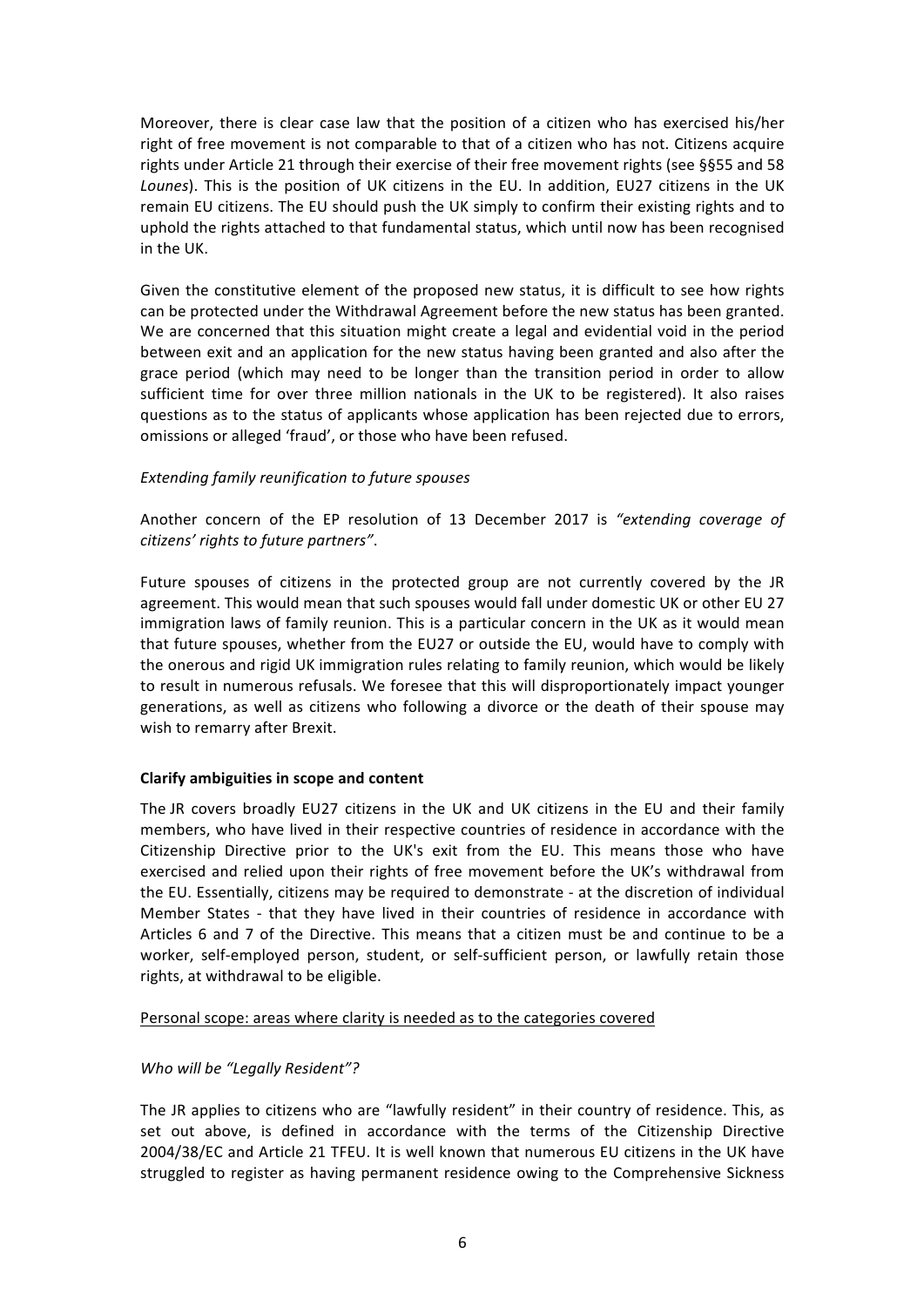Insurance requirements and the 'genuine and effective' work test. The JR, however, does not preclude a Member State from adopting a less stringent assessment of "lawfully resident". On December  $12<sup>th</sup>$  2017 the then UK Immigration Minister said in evidence to a House of Lords Committee<sup>8</sup> that an EU citizen applying in the UK would only have to (i) show that s/he is an EU citizen, (ii) show that s/he is resident in the UK and (iii) pass the criminality test. "Simple as that" he said.

We assume that the Minister's evidence to Parliament was accurate and we agree that simple, light-touch, local evidence of residence and ID should suffice to register in the UK, albeit without systematic criminality and security checks that are not in the spirit of EU law. Given the importance of the matter to millions of people, and to ensure that the UK is legally bound, the negotiators should ensure that these simple registration criteria are recorded in the Withdrawal Agreement. 

If that happens, a number of the ambiguities we record below will fall away, at least as far as the UK is concerned, and citizens will be kept secure from the UK's 'hostile environment'<sup>9</sup>. This would be a further relaxation of the lawful residence test as set out in UK proposal on Citizens' Rights dated 26 June  $^{10}$  and the further UK technical note<sup>11</sup> published in November. However, despite this move away from a stringent application of the requirements under the potential Withdrawal Agreement, there is still much scrutiny required.

### *Dual citizens*

The JR makes no reference to how dual citizens (UK and EU 27) are to be treated. Until recently, the UK did not recognise that EU27 citizens who acquired British citizenship were able to exercise free movement rights. The recent Court of Justice of the EU judgment in *Lounes* confirmed that EU citizens who acquire dual citizenship can invoke free movement rights in the country in which they have acquired nationality, in this case the UK. All UK citizens in the EU and EU citizens in the UK who have acquired dual citizenship should have the same rights under the Withdrawal Agreement as those citizens in the protected group who had not acquired dual nationality, including a right to family reunion.

# *Citizens who Return to their Member States of Origin*

There is also ambiguity as to whether or not citizens returning to their Member State of origin from another Member State can continue to benefit from rights they enjoyed there. This right is commonly associated with the case of *Surinder Singh*. This is potentially significant, when UK citizens return to the UK having lived and worked in a Member State and who wish their non-British family members to accompany them. But it is also significant as regards the acquired rights of family members of citizens who have already moved back to their country of origin pre-withdrawal.

<sup>8</sup> https://www.parliament.uk/business/committees/committees-a-z/lords-select/eu-justice-subcommittee/newsparliament-2017/brexit-citizens-rights-minister/<br><sup>9</sup> For more information and additional resources and case studies on the UK's hostile environment please visit:

https://www.the3million.org.uk/hostile-environment<br><sup>10</sup> https://www.gov.uk/government/publications/safeguarding-the-position-of-eu-citizens-in-the-uk-and-uk-

nationals-in-the-eu<br><sup>11</sup> https://www.gov.uk/government/publications/citizens-rights-administrative-procedures-in-the-uk/technicalnote-citizens-rights-administrative-procedures-in-the-uk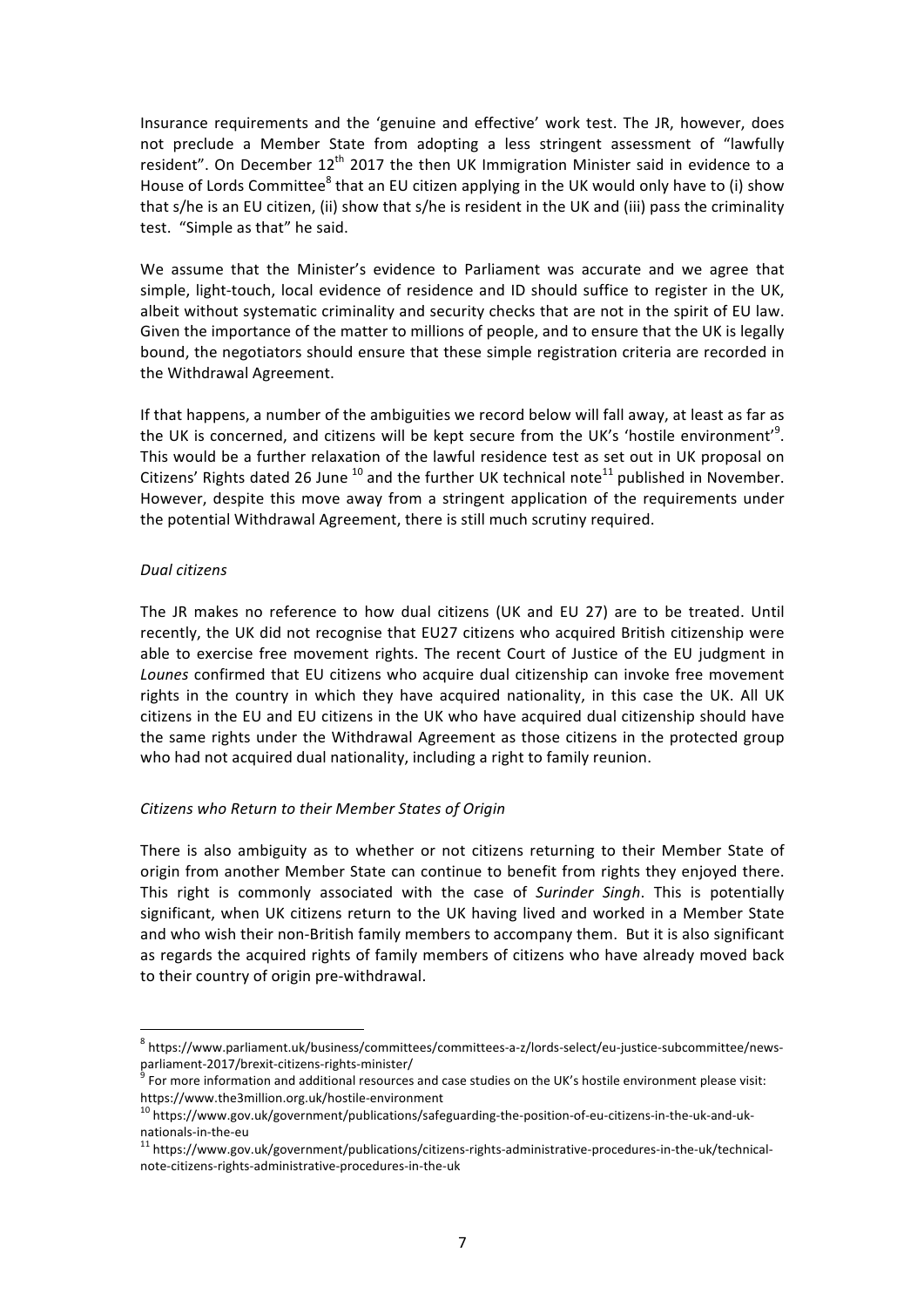In order to ensure that those citizens whose rights derive from Article 21 TFEU, such as in the cases above, have further assurances, these ambiguities will need to be clarified in the Withdrawal Agreement. Further details will therefore be required when the legal text emerges.

## *Frontier Workers*

The detail of what rights frontier workers will have as agreed in the JR requires more clarification, in particular, the rights of self-employed workers or those who travel at irregular intervals rather than on a weekly or daily basis. This is an issue of especial concern to many UK citizens in the EU and a particular issue for self-employed workers will be proving their status and thus that they fall within the scope of the final Withdrawal Agreement.

## *'Misuse' provisions*

The 'misuse' provisions of the Citizenship Directive 2004/38/EC have made their way into the JTN. These provisions apply where a citizen has been found to be misusing their citizens' rights in the host member state. It will be very important to clarify if and how governments intend to use the 'misuse' provisions. The WA needs to set out clearly if and how these provisions can be used in the UK and across the EU 27.

## *'Temporary status'*

Those who have lived in the country of residence for less than 5 years will be required to apply for temporary status in order to build up their time towards making an application for the grant of a new permanent status. The requirements for this application are unclear. For example, it is presumed that:

- there will be an application for such status where the constitutive system is applied in the UK and any EU 27 country but not where EU 27 countries choose to continue with the declaratory approach under EU law. This however needs to be spelt out. The consequences of not having any proof of a temporary status are especially concerning in the UK, which of course will no longer be a Member State.
- the conditions on which such status could be lost would be the same as those under the Citizenship Directive but this needs to be spelt out. For example, we presume that Article 14 of the Citizenship Directive would apply.
- Article 16 as regards continuous residence would apply but this needs to be spelt out.

# *Temporary absence*

We do not know if those citizens who have previously resided in the UK or an EU 27 country and who are temporarily absent at exit will be covered by the agreement. There will be a considerable number of citizens who, for example, may have lived and worked for many years in their country of residence but who are temporarily absent from the country on the day of exit e.g. due to a work posting. Clarity will be needed on what test will apply to evaluate whether they fall within the personal scope – will this be a test of habitual or normal residence or other such test to determine whether or not they should be deemed to be resident in the UK or EU 27 country on the date of exit.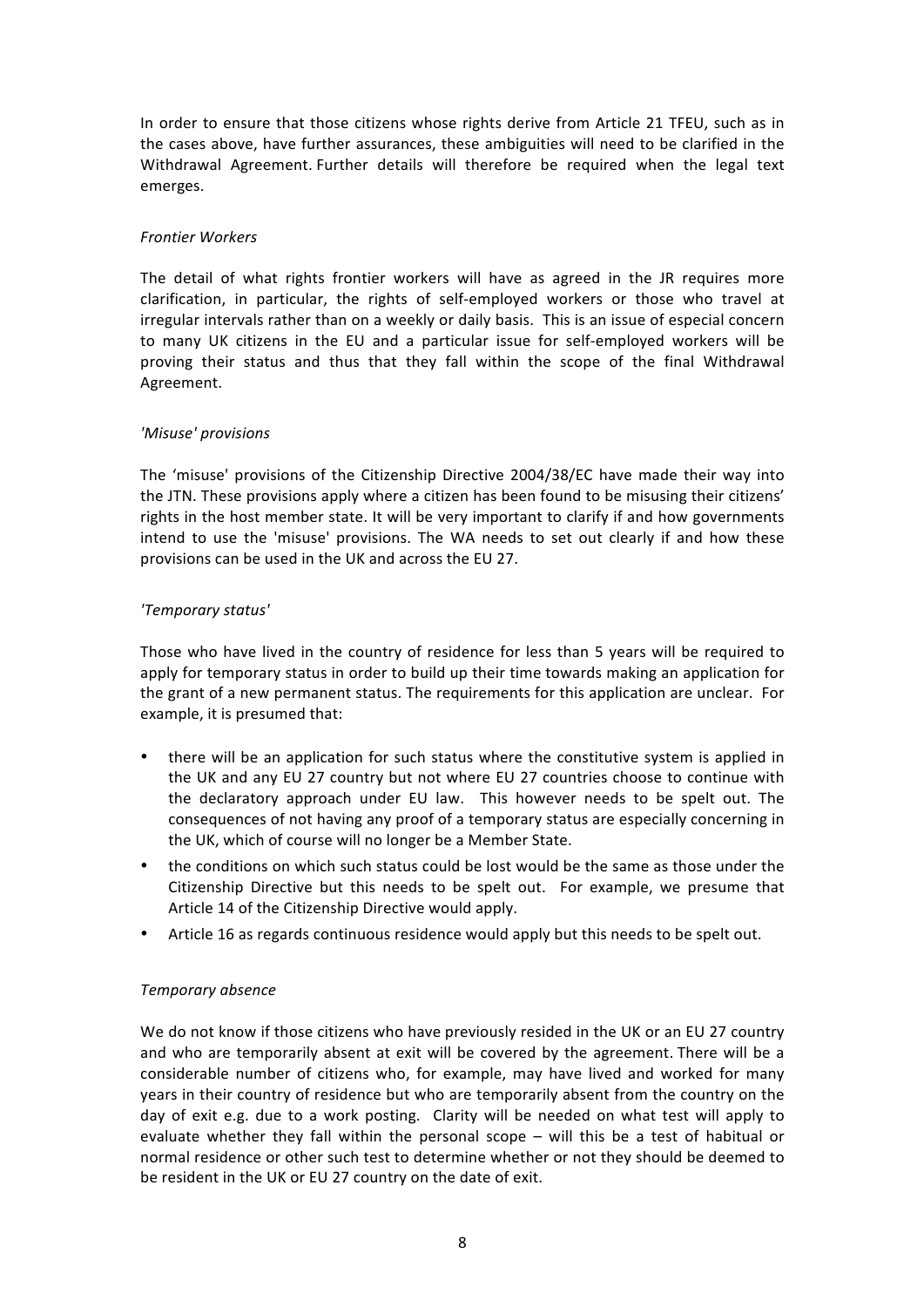## *Retained rights of family members in the event of death or divorce*

The retained rights of family members living with a right holder at exit, in the event that the right holder subsequently dies or divorces, are not clear. We presume that it is the intention for Articles 11 and 12 of Directive 38/2004 to apply but this is not specified and JTN box 20 on duration of rights refers to life-long protection for the right holder not of the retained rights of someone who originally derived their rights from a right holder.

## Criminality and 'security' checks for all

In the event that the country of residence decides to apply the constitutive system, systematic criminal and security checks apply, even where the citizen is a current holder of a permanent residence certificate. This is a departure from EU law, which does not allow such systematic retrospective criminal checks. This will apply to all EU citizens in the UK, and to UK citizens who live in a country that decides to apply the constitutive system. The scope and extent of these checks is unclear.

Questions arise such as to the level of criminal offence that might lead to failure of a criminal and security check when an EU citizen applies for the new settled status; and in the UK as to whether there might be new public interest certificates and deportations after exit, combining past sentences with fresh sentences and thereby indicating that somebody had to be removed in the public interest for a minor offence.

In the EU 27, on the other hand, there is currently no information on whether EU 27 countries intend to apply the constitutive system, and thus whether or how such criminal and security checks might apply, and thus UK citizens in the UK are entirely in the dark as to the ramifications for them of this last minute agreement.

### Potential data protection restrictions for EU nationals in UK

A bill going through the UK Parliament at present is proposing that access by a person to data held on them by the Home Office and others for immigration purposes should in some situations be denied. We are concerned that this will prevent EU citizens applying under the WA from being able to effectively challenge rejection by accessing their file and challenging errors. It is said that access will only be denied where it is in the public interest to do so but this creates a Kafkaesque situation, as it is only by having access to the data that the subject is in a position to challenge the decision that s/he should not be allowed to do so. A similar proposal in the UK was made by government some years ago but, rightly, dropped. In order that EU citizens should not face insuperable barriers when applying for registration, the WA should provide that this new restriction should not apply to the WA registration scheme.

### **Ensure no one is left behind**

We are concerned that some of the most vulnerable groups of citizens appear to be excluded from the scope of the agreement and that others will be 'at risk' under the current terms of the deal. In particular:

• Zambrano carers who benefit from rights deriving from Article 20 of the TFEU do not feature in the agreement at all. As a result, third country nationals who rely on rights as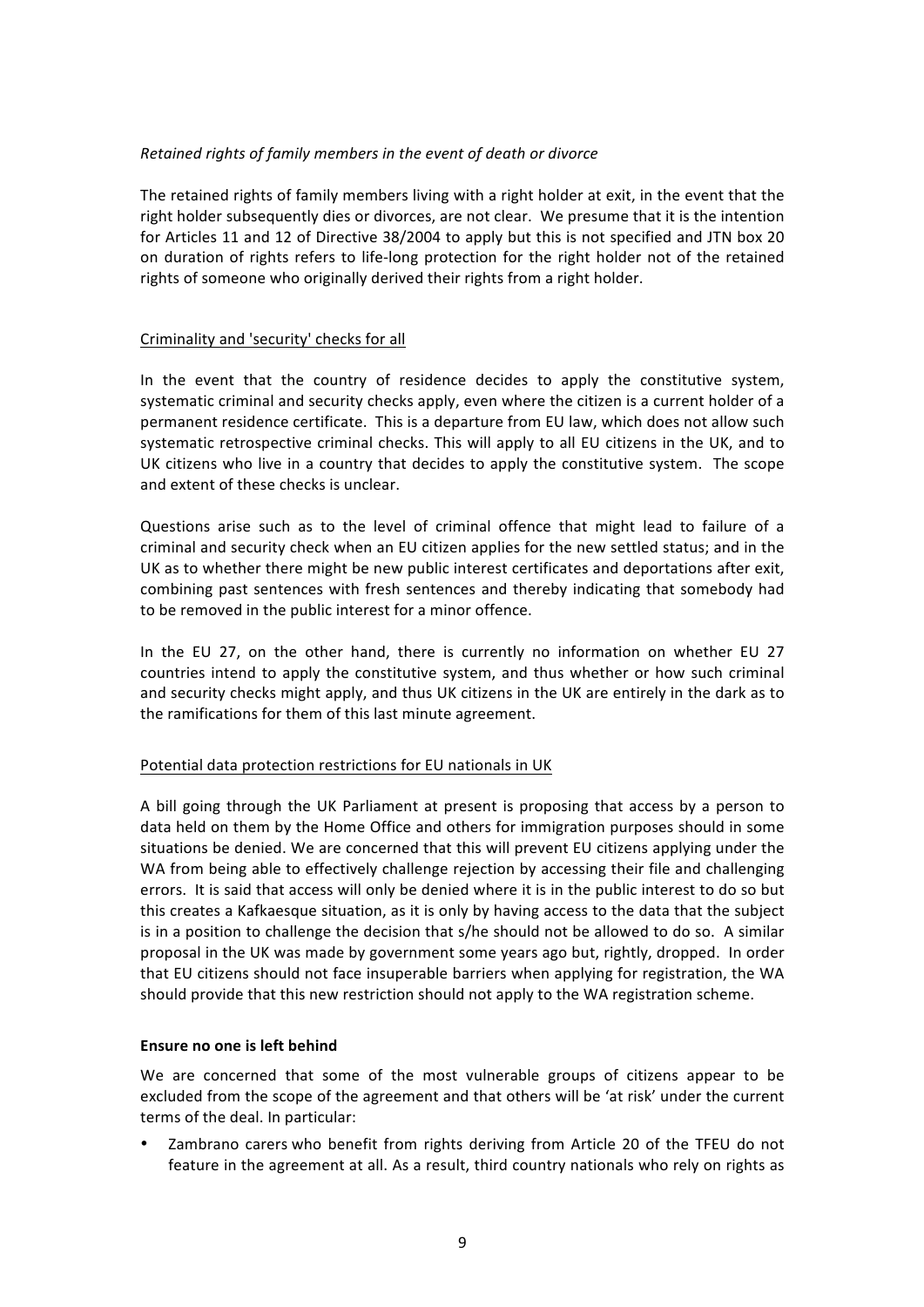primary carers of British children will be at risk of removal if they do not fall under UK or EU 27 immigration rules. This would put the welfare of these children at risk.

• Citizens facing barriers to application: The current constitutive 'settled status' proposal in the UK is centred on applicants who have worked and engaged with the UK government, communicate in English and are computer literate. The UK government has indicated that services will be provided at some local libraries and that in exceptional cases home visits will be carried out to assist with applications for the new status. However, the details of this have been scarce. It is understood that the UK will not provide library services in London (except in Merton?). With a recently lessened budget, there are concerns that the UK government's Home Office (who will be administering the online application process) will not be sufficiently funded and equipped. The proposed tax and work status checks, criminality and security checks would increase the possibility of errors and maladministration. There are groups of persons who will be at risk should sufficient flexibility not be adopted to assist all EU27 citizens. Particular concerns have been raised about the elderly, disabled, children, victims of trafficking, those experiencing homelessness and other groups. This raises issues of equality and human rights as well as general access to justice. It goes without saying that the issues raised here as regards the UK could equally well apply potentially to UK citizens resident in EU 27 countries if they apply the constitutive approach.

### **Ensure correct interpretation in implementing the Withdrawal Agreement**

The framework for enforcing rights under the future Withdrawal Agreement will see the concepts of direct effect and supremacy of EU law being implemented. Existing interpretations of EU law will apply. The European Court of Justice will continue to have a role for a limited period of eight years in the UK.

The provisions of the Withdrawal Agreement will be implemented into UK law through a Bill and will have effect in primary legislation, said to prevail over inconsistent or incompatible legislation. The JR states that this will apply unless Parliament repeals the primary legislation. We assume that this statement is simply by way of explanation of the UK principle of Parliamentary sovereignty. However, were such a statement to be included in the Withdrawal Agreement, it might be interpreted as giving the UK a unilateral opt-out. To avoid any such risk, it should be an express term of the Agreement that any repeal or reduction of the citizens' rights part would be a breach of the Agreement and of international law, and subject fully to the dispute resolution mechanisms of the Withdrawal Agreement.

It seems fairly clear that monitoring will be carried out by the Commission in relation to the EU, while the UK intends to set up an independent national authority to monitor the implementation of the part associated with citizens' rights. The scope, function and power of the body in the UK remains unclear and requires clarification. We would like to be able to input into discussions as to how this UK body will be established in order to have an understanding of those issues.

There is then the question what sort of dispute resolution system there will be under the Withdrawal Agreement itself whereby, for example, the EU could bring infringement proceedings against the UK or vice versa in case of breaches of the WA.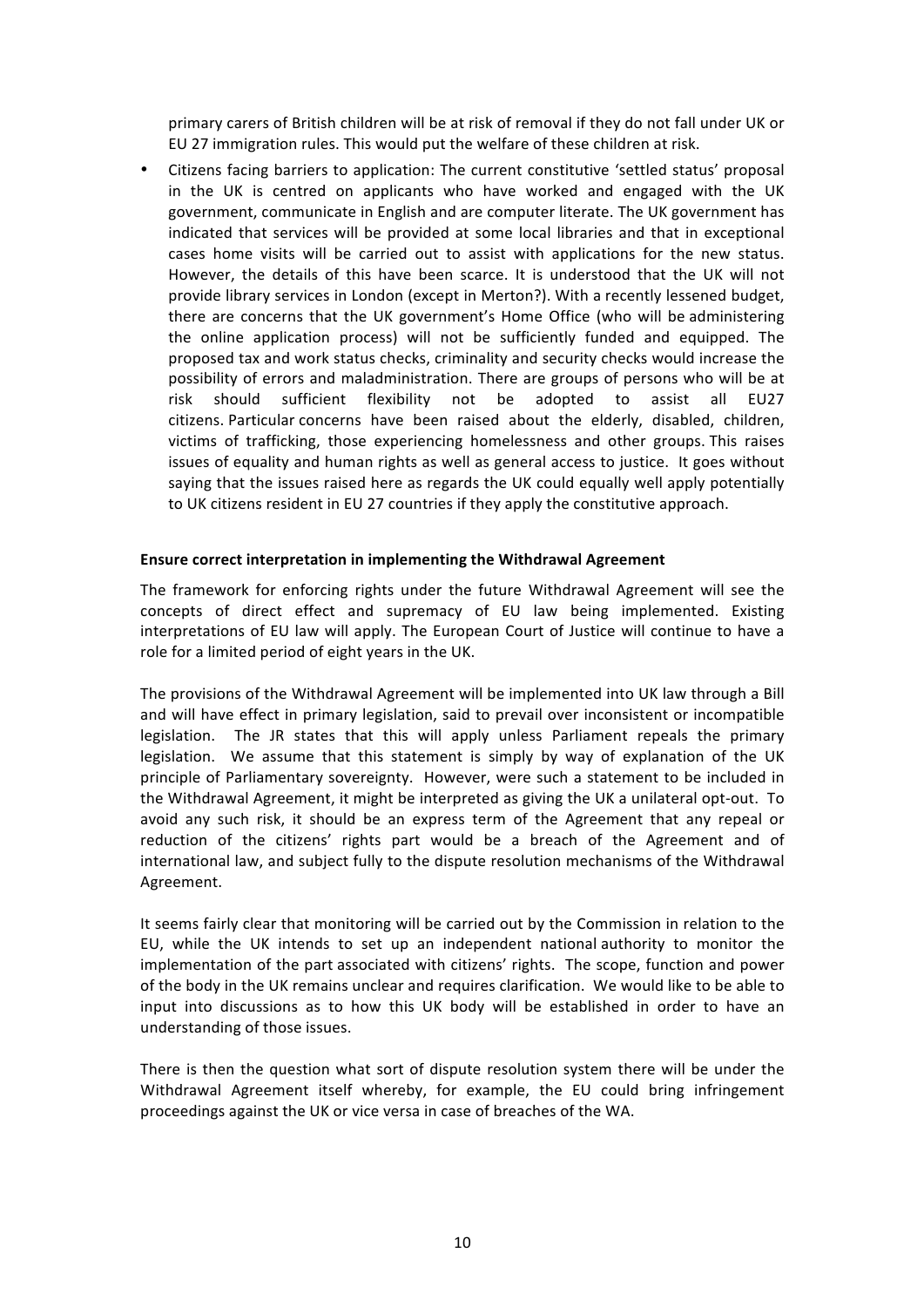We would request that we are involved in the governance issues of the Withdrawal Agreement as they significantly affect our status, even if they are discussed in a separate stream from citizens' rights.

## **Considerations relating to the transition period**

The UK and EU have agreed to negotiate a transition period. According to the European Council guidelines of 15 December, the EU would seek to ensure that the UK would continue to participate in the Single Market and all four fundamental freedoms during that period. In other words, it is our understanding that not only free movement of workers, but also free movement of persons will continue during this period and thus that Article 21 TFEU rights of free movement will continue. Consequently, during this period, UK citizens in the EU and EU citizens in the UK would keep their existing rights of free movement in the countries where they live and work across the EU.

## *General issues*

- 1. What will be the date of implementation of the citizens' rights part of the Withdrawal Agreement? Presumably this will be the day after end of transition and the specified date in the Withdrawal Agreement would also be amended in line with this implementation date.
- 2. How would any constitutive application system be applied during the transition period? Would, for example, EU citizens already have to apply for the new status during this period and would this two-year period effectively become the grace period? The same question would arise as regards UK citizens in relation to any such system applied in an EU 27 state. However, full application of free movement would imply otherwise, as citizens would be covered by the existing declaratory system under the Citizenship Directive and that the two-year grace period should begin following the transition period.
- 3. How will those who arrive during transition be treated? This group of people would also enjoy full free movement rights during transition and will thus have exercised those rights. It could be argued that they have not relied on them as irrevocable rights, and thus that they should be treated in the same way as those who move after the transition period, but that does imply withdrawing rights that have been exercised. Moreover, if the transition period were in effect to be the grace period, and this group could not already apply for temporary status, citizens would simply be left without any rights on the day after transition and it is not clear whether they would be able to apply to stay under any new immigration system to be introduced. Similar concerns arise if a declaratory system applied.
- 4. Linked to this, will those who arrive post UK exit from the EU but during transition be covered by the personal scope and become part of the protected group under the Withdrawal Agreement?

### *Specific issues relating to UK citizens in the EU*

5. What will the rights of UK citizens in the EU be? Will they only have rights of free movement or will they continue to benefit from EU citizenship rights under Article 20 TFEU as well during transition?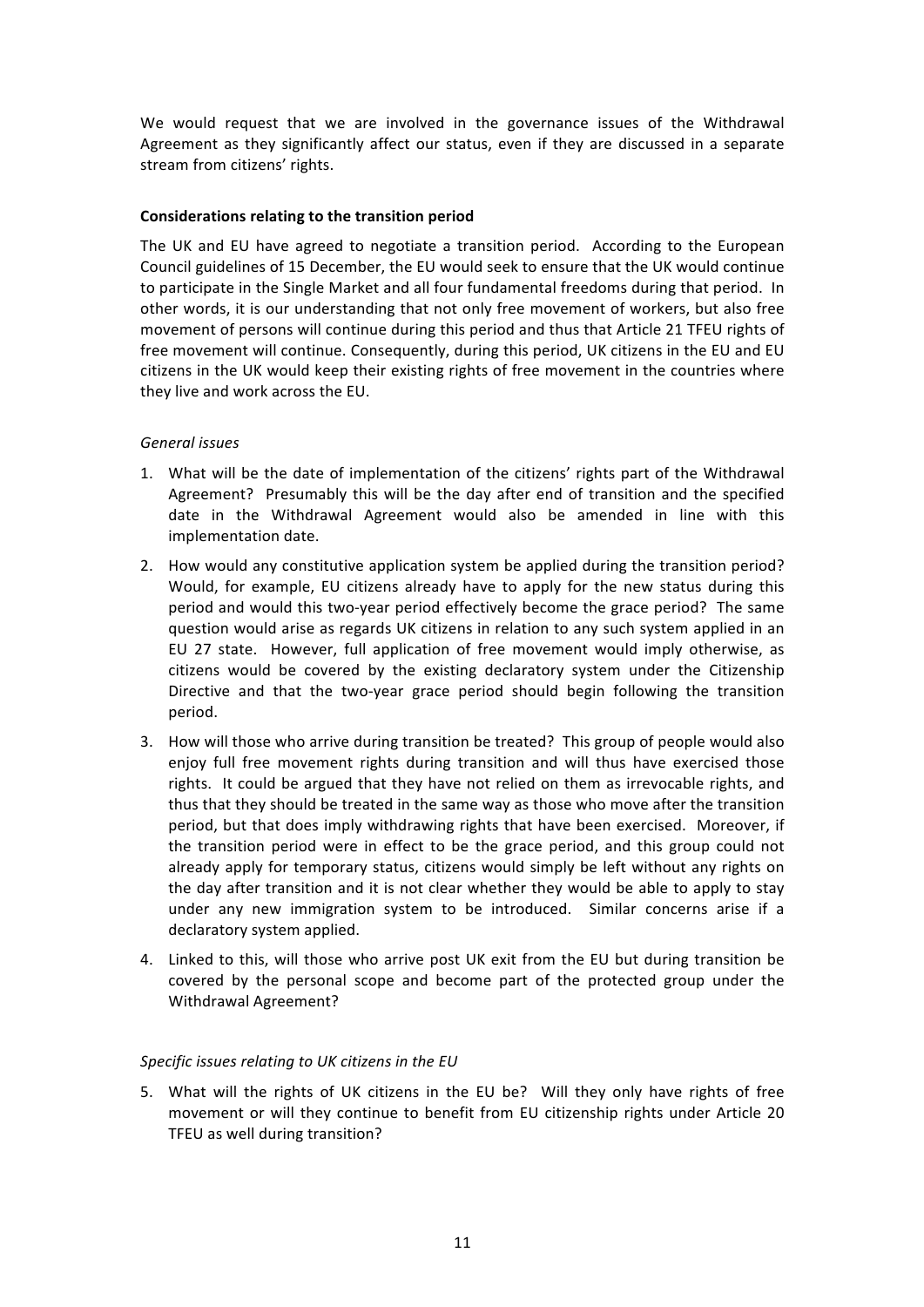- 6. Guarantees should be sought that the protection from discrimination that applies (by virtue of Article 18 TFEU and Article 24 of Directive 2004/38 on free movement) will continue to apply to UK citizens during the transition period;
- 7. UK citizens who hold positions in local councils in other Member States (for example, representatives of communities of UK citizens in local councils in Spain) should be allowed to continue in post at least until the end of the period of their mandate; changes in national law should be explored in areas with large British communities so that such representation can continue.
- 8. Clarification should be sought as to whether Member States will withdraw the right of consular protection from UK citizens travelling outside of the EU so that an information campaign can be undertaken to inform UK citizens – perhaps as regards key third country locations - of this fact;
- 9. Petitions lodged by UK citizens before the date of Brexit should be protected; clarification should be sought from the EP as to whether in practice they admit petitions from third country nationals concerning their rights under EU law;
- 10. Clarification should be sought from the EU about the right of UK citizens (generally) to write to the EU after Brexit;
- 11. European Citizens Initiatives launched by UK citizens before Brexit should be given protection and allowed to run their course.

#### *National law issues*

**12.** There will also be issues as regards how national rules e.g. on dual citizenship where such dual citizenship is only possible if the second citizenship is another EU citizenship, but also in relation to matters covered by the Withdrawal Agreement e.g. the continued recognition of professional qualifications during this period, as the Withdrawal Agreement will not yet apply (such qualifications will need to be deemed to be Member State qualifications for the duration of transition).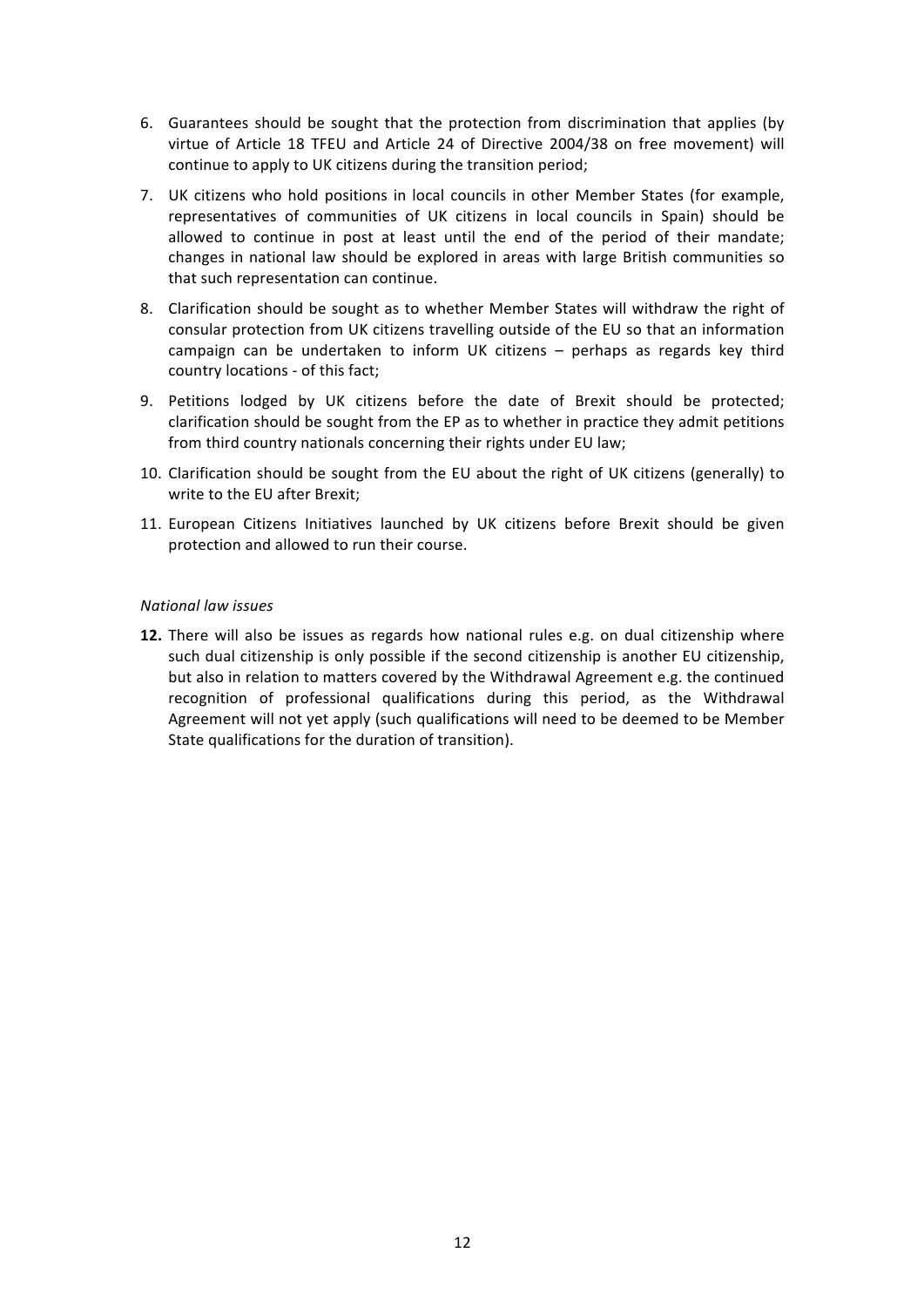#### **III. Specific Issues in relation to domestic implementation by the UK government**

Several key issues arise when considering how the UK government will look to implement this agreement $^{12}$ .

#### *Voluntary status*

The UK government intends to roll out a voluntary scheme by the end of the year. We understand that the design, rules and implementation of this will run alongside the parties drafting of the WA. We have concerns about the risk of divergence and lack of scrutiny of these rules and wish for the UK government to be transparent in its approach. Whilst the3million and other groups have been invited to user group meetings, which have been welcomed, they do not provide sufficient urgent insight into the scheme. Given the scheme's significance, we hope for a more forward discussion on details as set out in this paper and those that arise in the future. It is not clear how the proposed scheme will work in practice, and what the status would be of persons who made a voluntary application for the new status prior to the Withdrawal Agreement being ratified and who were refused. In addition, it is not clear if the new voluntary application process could be used to proceed to an application for citizenship. Notably, those who do not apply for or are not successful in acquiring the new status may then be illegally in the UK. The consequences of this are expanded on below.

#### *Grace period and errors*

A grace period of at least two years after exit has been agreed within which citizens will be obliged to apply for the new status or face illegality and/or removal from the UK. It is not clear how this status will be documented and what employers, landlords, the National Health System (NHS) and other agencies will know what to do in the circumstances, and how they can be challenged in the case of errors. Given the numbers involved in the application process, great concerns have been raised about the criteria that will be applied, the aggressive approach by the UK government previously adopted and the historical problems it has consistently had with managing applications or complying with court orders. In addition, recent error rates of applications for permanent residence in the UK have been 10%. This has all been extensively reported on in the UK $^{13}$  and Germany<sup>14</sup>. Furthermore, budget cuts, lack of caseworkers and training and general lack of resources in the Home Office are also cause for concern and have been addressed in previous submissions to the negotiators.

### *Online rather than local applications*

The methodology of application we understand will incorporate a new online system using existing data held by UK government on tax, pensions and benefits and on police databases. It is not clear whether and how international criminal databases would also be checked. Tax (HMRC), work and pensions (DWP) systems in the UK experience their own

<sup>&</sup>lt;sup>12</sup> We have maintained consistent critique of the UK Government's approach to these negotiations and have provided detail comment on their proposal, previous behaviour and current activities. For detailed analysis please review the publications section of the3million website at: https://www.the3million.org.uk/publications 13 https://www.theguardian.com/uk-news/2017/dec/25/asylum-offices-constant-state-crisis-say-whistleblowers-

home-office<br> $\frac{14}{14}$ http://www.spiegel.de/international/europe/as-brexit-nears-harrassment-of-eu-citizens-in-uk-rises-a-

<sup>1181845.</sup>html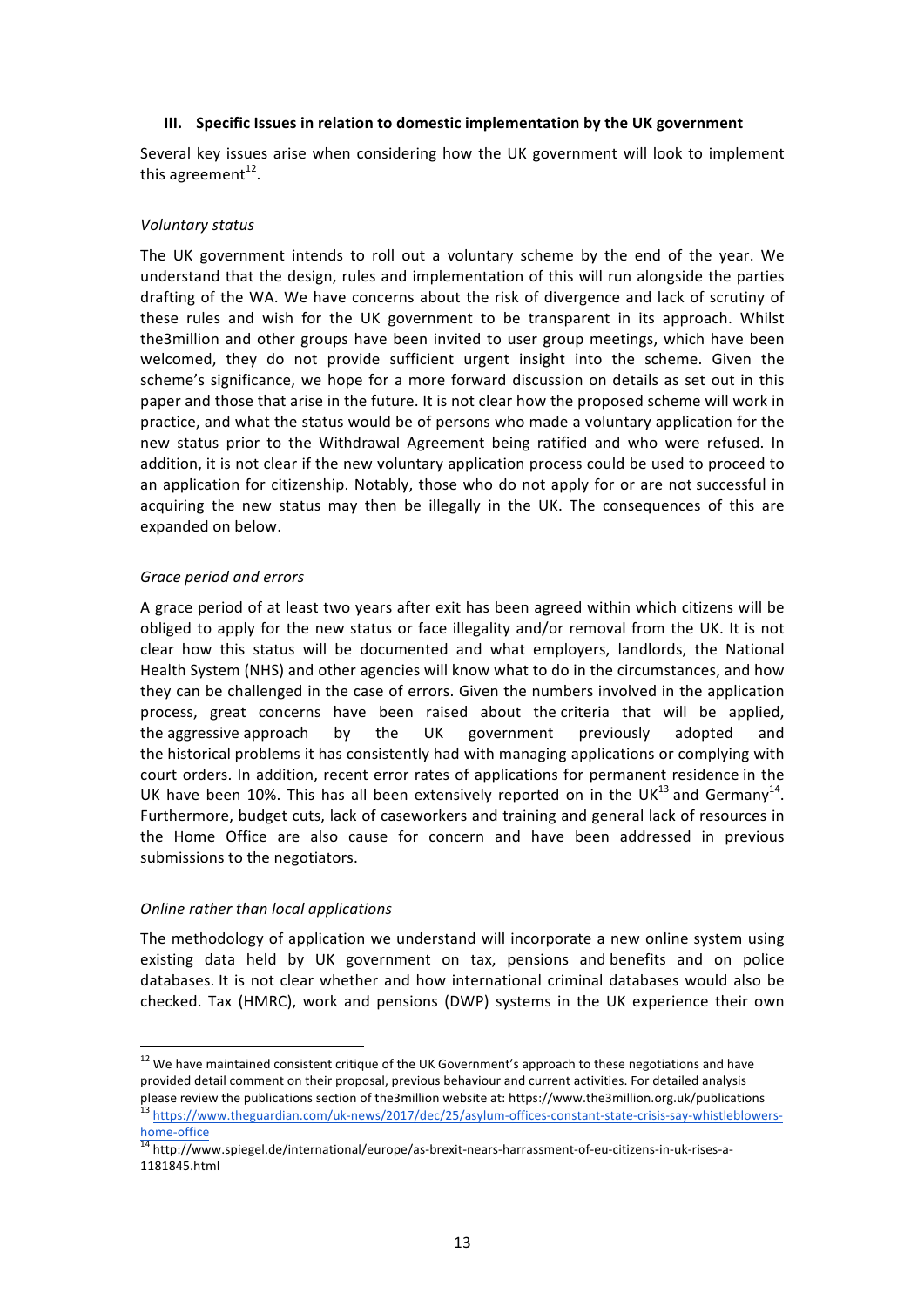errors and data processing problems<sup>1516</sup>. This will place another burden on online applications<sup>17</sup>. Moreover, there are no provisions for those who cannot access online systems or who are not IT literate. There is no explanation as to what other means of data mining would be used as verification of an applicant's ID or employment status if applicants to not appear on HMRC or DWP databases $^{18}$ .

## *Processing period*

The UK has indicated that it would resolve applications within a 2-week period. However, a firm commitment to such a 2-week period as sought by the House of Lords has not been forthcoming to date. In view of the many barriers to a 'constitutive', on-line application and well-documented Home Office problems we have serious doubts about this timeline.

## *EU27 citizens with existing Indefinite Leave to Remain (ILR)*

It is unclear whether or not EU27 citizens who already possess indefinite leave to remain documents will be able to acquire the new status for free and whether they have to undergo absence, criminality and other checks. Serious insurmountable evidential issues could arise in their case.

## *Deportations and removals*

The UK government has a history of aggressively pursuing and removing foreign criminals<sup>19</sup>. These decisions are not always lawful. This was recently demonstrated by the CJEU ruling that confirmed that rough sleeping did not constitute an abuse of rights by EU nationals thus judging the deportation of such citizens by the UK government as unlawful<sup>20</sup>. The UK government will continue to have the ability to remove potential deportees pending appeals of decisions.

### *Appeal rights*

These are not always guaranteed, for instance there are none in respect of voluntary applications during the period before the scheme becomes statutory. There is no right of incountry appeal in case of rejections due to alleged fraud.

# *Judicial oversight and Access to Justice*

In view of the above it is particularly important to ensure that the UK government is sufficiently resourced and monitored. Access to justice will be essential in such cases. **Legal aid** is not strictly available to those who wish for legal assistance with immigration matters. The issue of access to justice, and specifically the cost of litigation, is rightly becoming a major constitutional issue in the UK $^{21}$ . This raises concerns about how EU27 citizens, especially those with fewer resources, will access legal representation should they need to

 $\begin{array}{l} \text{15}\text{ https://www.fit.com/content/a913f086-7838-11e7-a3e8-60495fe6ca71} \\ \text{16}\text{http://www.dailyrecord.co.uk/news/uk-world-news/dwp-blunder-sees-75000-disability-11541450} \\ \text{17}\text{https://www.dailyrecord.co.uk/news/uk-world-news/dwp-blunder-sees-75000-disability-11541450} \\ \text{18}\text{https://www.theguardian.com/politics/2017/nov/20/civil-servants-bordering-onclueless-over-brexit} \\ \text{18}\text{http://www.independent.co.uk/news/uk/h$ 

doctors-of-the-world-immigrants-data-sharing-a7709856.html<br>
<sup>19</sup> https://theconversation.com/when-britain-can-deport-eu-citizens-according-to-the-law-

<sup>86896?</sup>utm\_source=facebook&utm\_medium=facebookbutton<br>20 http://dpglaw.co.uk/wp-content/uploads/2017/12/Approved-judgment-RGureckis-v-SSHD-Ors.pdf

 $21$  https://ukconstitutionallaw.org/2017/10/26/tom-hickman-public-laws-disgrace-part-2/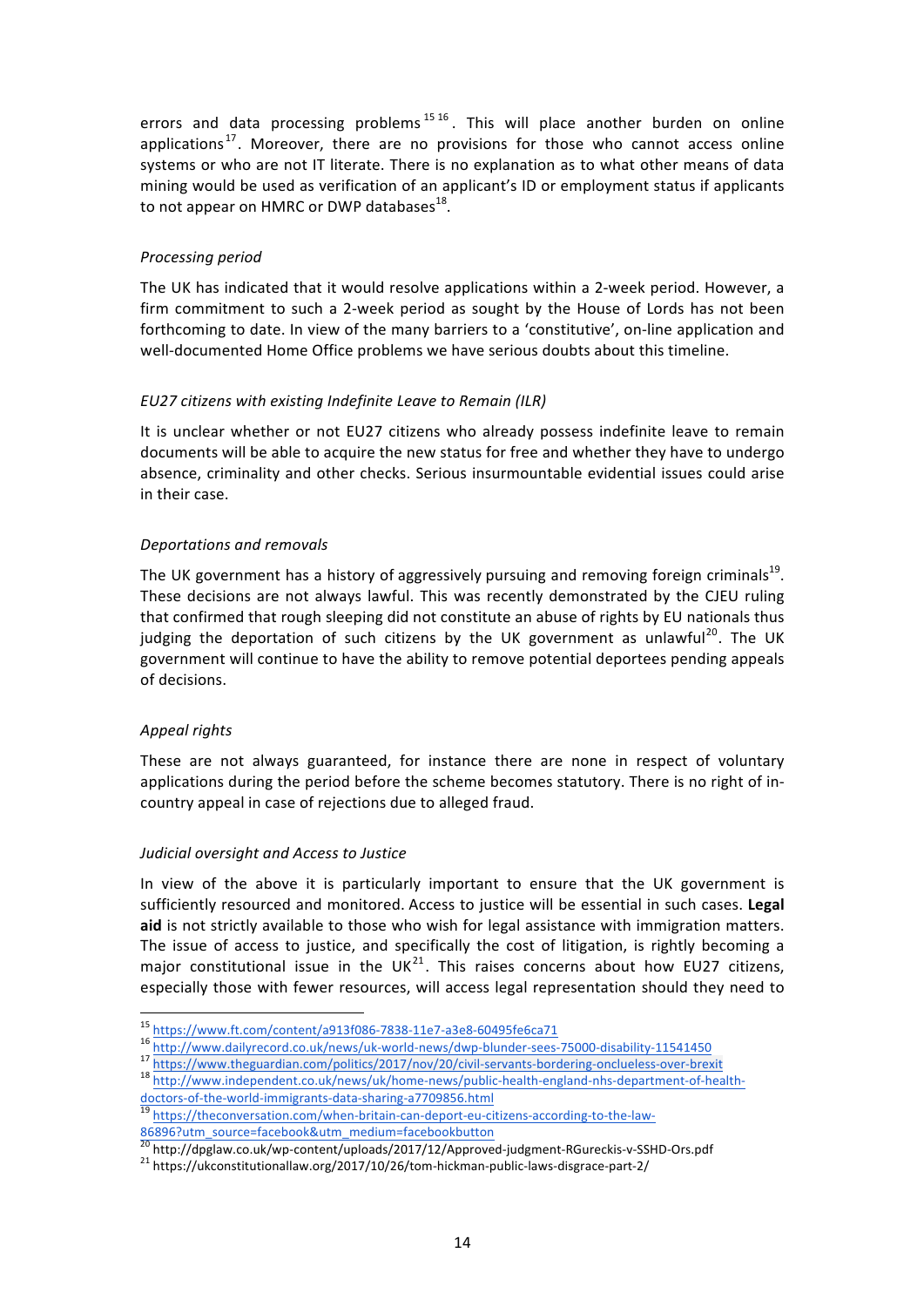challenge the UK government. The courts system is already under strain, and people seeking to challenge refusals or rejections of their applications or allegations of fraud in the application process face barriers to accessing justice.

## *Errors and omissions leading to allegations of fraud*

Simple errors or omissions in making an application for the new status may also result in government allegations of fraud. This is a criminal offence with grave consequences including detention and deportation. This could result in applicants having to take legal action to clear their name from outside the UK or as part of criminal proceedings.

## *Failing to obtain the new status*

The ramifications of not acquiring the new status  $-$  which might be as a result of an error by the UK government  $-$  are sizeable. Firstly, those who do not acquire the status will be illegally in the UK and at risk of criminal prosecution. Secondly, they will be liable to detention and removal from the UK. The UK is the only country in the EU to have indefinite detention for immigration cases. Thirdly, they will become victim to the 'Hostile Environment', a set of measures, both administrative and legislative, to make life so miserable for anyone without immigration status that they will 'self-remove'. It includes limiting access to employment, housing, healthcare, confiscating a driving licence, freezing bank accounts, restricting rights of appeal against the Home Office's decisions. And the Home Office has a tendency to appeal decisions then delay the appeal process unnecessarily. There is even a history of non-compliance with orders of the courts. These issues are well documented in the public domain.<sup>[6]</sup>

**The3million** have shown in their Alternative Proposal<sup>22</sup> that there is a viable alternative to the constitutive 'settled status' proposal. The EU and UK can and should agree a more flexible, fair approach to registration that is rooted in the absolute preservation of existing rights. The UK and EU should agree that only a declaratory, local, light touch approach will remove the risk of EU citizens living in the UK falling into the hostile environment.

**<sup>22</sup>** https://docs.wixstatic.com/ugd/0d3854\_fb9c73b134584fc6aebe335b29604322.pdf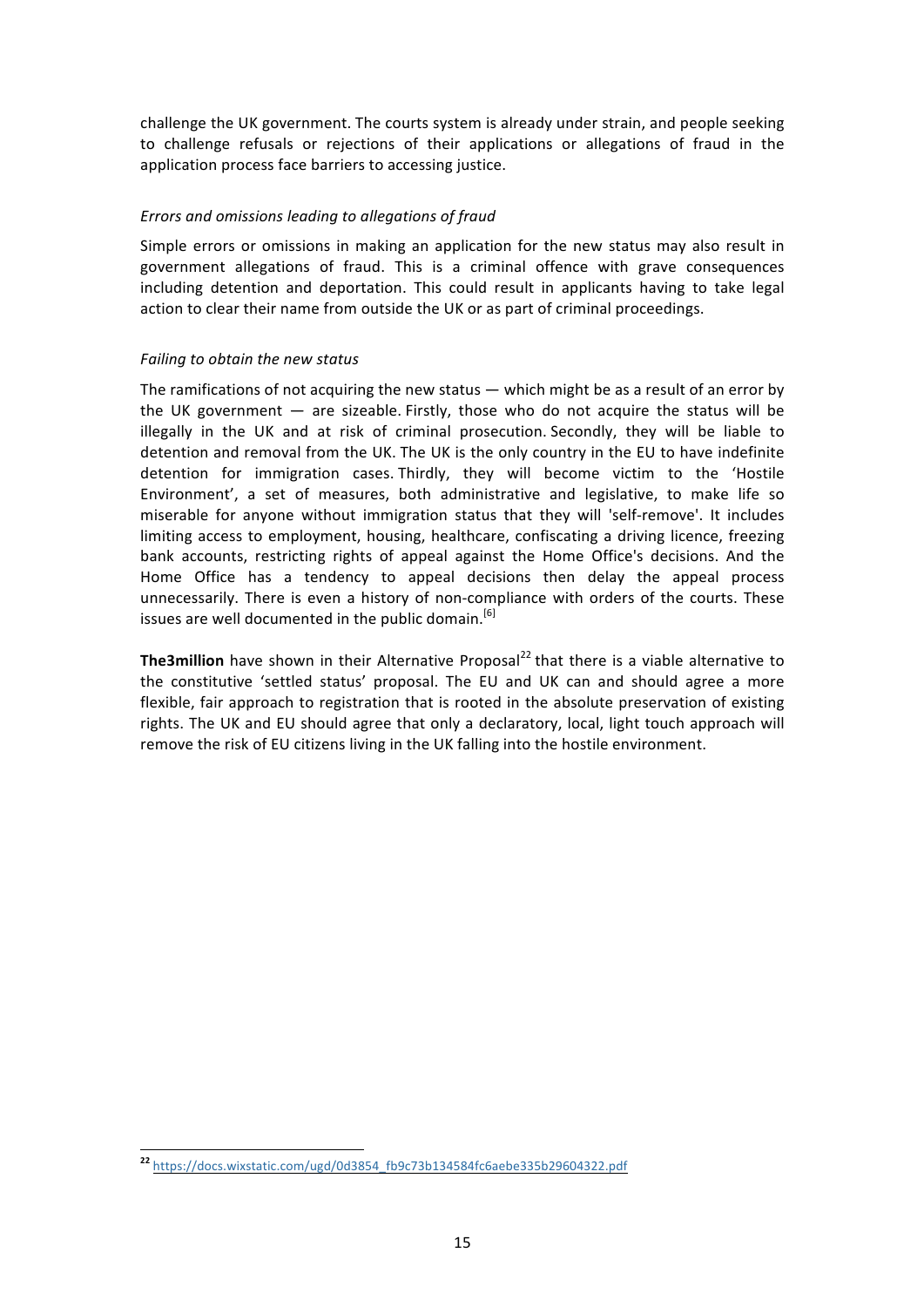**IV. The inadequacy of Third Country National (TCN) legislation as compared to EU citizenship rights: Why a Default to Third Country National Status is not acceptable or comparable to EU citizenship**

### **Introductory remarks**

When the UK leaves the EU it will be a third country and UK citizens will become, in EU terminology, third country nationals (TCNs). Moreover, they will be third country nationals without the usual TCN entry and residence documents. One aim of the Withdrawal Agreement, as we see it, is to protect UK citizens and their family members, currently exercising rights as EU citizens in EU countries, from these harsh consequences. We set out below why it is not acceptable for British citizens living in EU countries to be "transferred" to TCN status under EU law and furthermore why it should not be accepted that gaps in the Withdrawal Agreement can be somehow "plugged" with rights under the EU acquis for third country nationals. 

As the analysis below sets out, the rights given to third country nationals resident in EU Member States are in many circumstances inferior to those enjoyed by EU citizens. In particular, there are a range of issues of central importance for the ability of UK citizens living in the EU to carry on living their lives and making their livelihood as at present – mobility between Member States, rights of self-employment, ability to provide cross-border services and recognition of professional qualifications – which are not adequately provided for in the EU acquis for third country nationals. These gaps will be looked at in more detail below in the context of "no deal" and Withdrawal Agreement scenarios, in addition to considering some of the positive aspects that the EU acquis on TCN may provide.

### **The EU acquis on third country nationals**

The guiding approach to the rights of third country nationals residing legally in the EU was given in 1999 in the Tampere European Council conclusions, namely that third-country nationals who had resided legally in a Member State for a period of time and holding a longterm residence permit should be granted in that Member State a set of uniform rights which are near as possible to those enjoyed by citizens of the EU. 

Since Tampere therefore, the EU, on the basis of its common immigration policy, has gradually developed a body of secondary legislation dealing with the entry, residence, right to work and other rights of third country nationals in the EU (including those of their family members). Denmark however does not participate in the common immigration policy, meaning it does not apply the EU acquis on TCNs. Ireland (along with the UK) has a right to opt in. This immediately shows the problem with falling back on this acquis: this is secondary legislation, which applies at most EU-26 and in some cases EU-25.

EU competence in this area is shared with the Member States. This means that national legislation concerning third country nationals can in some cases apply in parallel. In addition, given that competence is shared and rights are given via national implementation of EU directives, there can be significant differences in the way Member States deal with third country nationals under their national law (so a UK citizen in Italy, for example, may face a very different situation to a UK citizen living in Germany). It is very different to the position of EU citizens who enjoy uniform rights by virtue of the direct effect of Treaty provisions.

The key instruments dealing with rights of third country national under the EU acquis are as follows: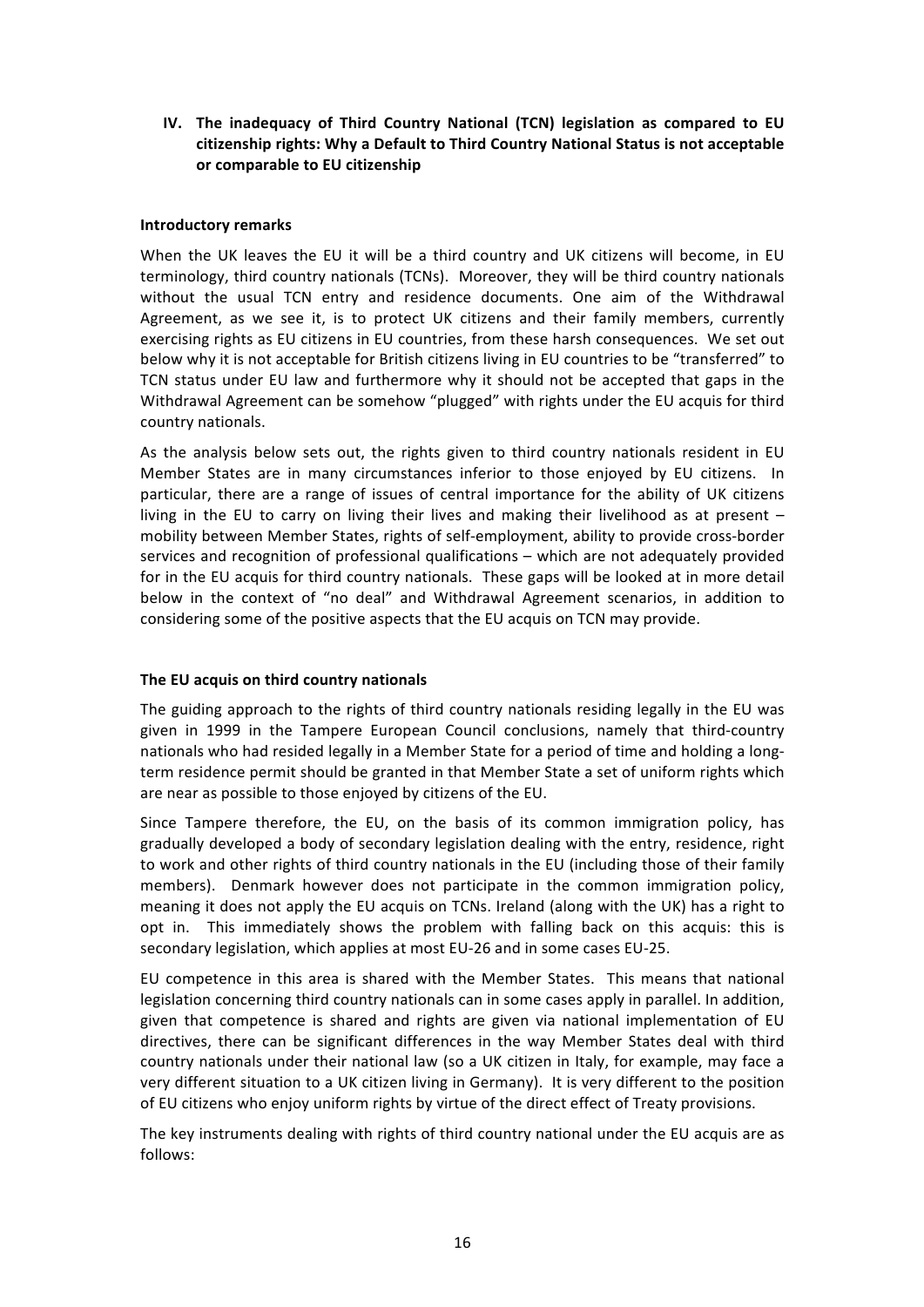- Directive 2003/2009 concerning the status of third-country nationals who are long-term residents ("the long-term residence directive);
- Regulation 1231/2011 on social security coordination for third country nationals legally resident and in cross-border situation in the  $EU_i^{23}$
- Directive 2003/86/EC on the right to family reunification;
- Directive 2004/114/EC of 13 December 2004 on the conditions of admission of third-country nationals for the purposes of studies, pupil exchange, unremunerated training or voluntary service (to be replaced as from 23 May 2018 by Directive 2016/801 - see below);
- Directive 2005/71 on admitting TCNs for purpose of scientific research (to be replaced as from 23 May 2018 by Directive 2016/801 - see below);
- Directive 2009/50/EC on the conditions of entry and residence of third-country nationals for the purposes of highly-qualified employment ("the Blue Card directive" - proposal to revise under consideration by co-legislators);
- Directive 2011/98/EU on a single application procedure for third country nationals to reside and work ("Single Permit directive");
- Directive 2014/36/EU on the conditions of entry and stay of third-country nationals for the purpose of seasonal employment;
- Directive 2014/66/EU on the conditions of entry and residence of third-country nationals in the framework of an intra-corporate transfer.
- Directive (EU) 2016/801 on the conditions of entry and residence of thirdcountry nationals for the purposes of research, studies, training, voluntary service, pupil exchange schemes or educational projects and au pairing (to be transposed by the Member States by 23 May 2018).

The relationship between the various directives dealing with the rights of third country nationals (a table of which is attached at end) is complex and the European Commission is currently looking at the coherence and relevance of certain instruments in the context of a so-called REFIT Fitness Check, the results of which are expected to be published in mid-2018. Moreover, Directive 2009/50/EC on the conditions of entry and residence of third-country nationals for the purposes of highly-qualified employment (the so-called "Blue Card Directive") is in the process of substantial revision (Commission proposal of June 2016 still under negotiation: adoption expected summer 2018). It cannot be discounted that the revision of this legislation may in some way take into account the fact that UK citizens will in the future be within its personal scope.

The revision of the Blue Card Directive is of particular interest as one of the main aims behind its revision is to make better provision for the intra-EU mobility of third country highly skilled workers in the EU.<sup>24</sup> The proposal underlines how the Commission sees a need to improve the provision for intra-EU mobility of third country nationals. This is underlined by the European Migration Network's 2013 study on the intra-EU mobility of Third Country Nationals, which found:<sup>25</sup>

"The EU migration Directives that provide for mobility of third-country nationals, leave **significant areas of discretion** to Member States, and therefore to national laws in shaping mobility. Member States, acting legally, can and do limit or encourage such mobility, according to their national policies and priorities, thus creating differences in rules and

<sup>&</sup>lt;sup>23</sup> Ireland opted into this regulation but the UK did not. The UK did opt into the similar but older<br>Regulation 859/2003, suggesting that the EU-27 may apply this older Regulation vis-a-vis UK citizens

 $^{24}$  COM(2016) 378 final, see for example the explanatory memorandum and recitals 38-41.<br><sup>25</sup> https://ec.europa.eu/home-affairs/sites/homeaffairs/files/doc\_centre/immigration/docs/studies/emnsynthesis report intra eu mobility final july 2013.pdf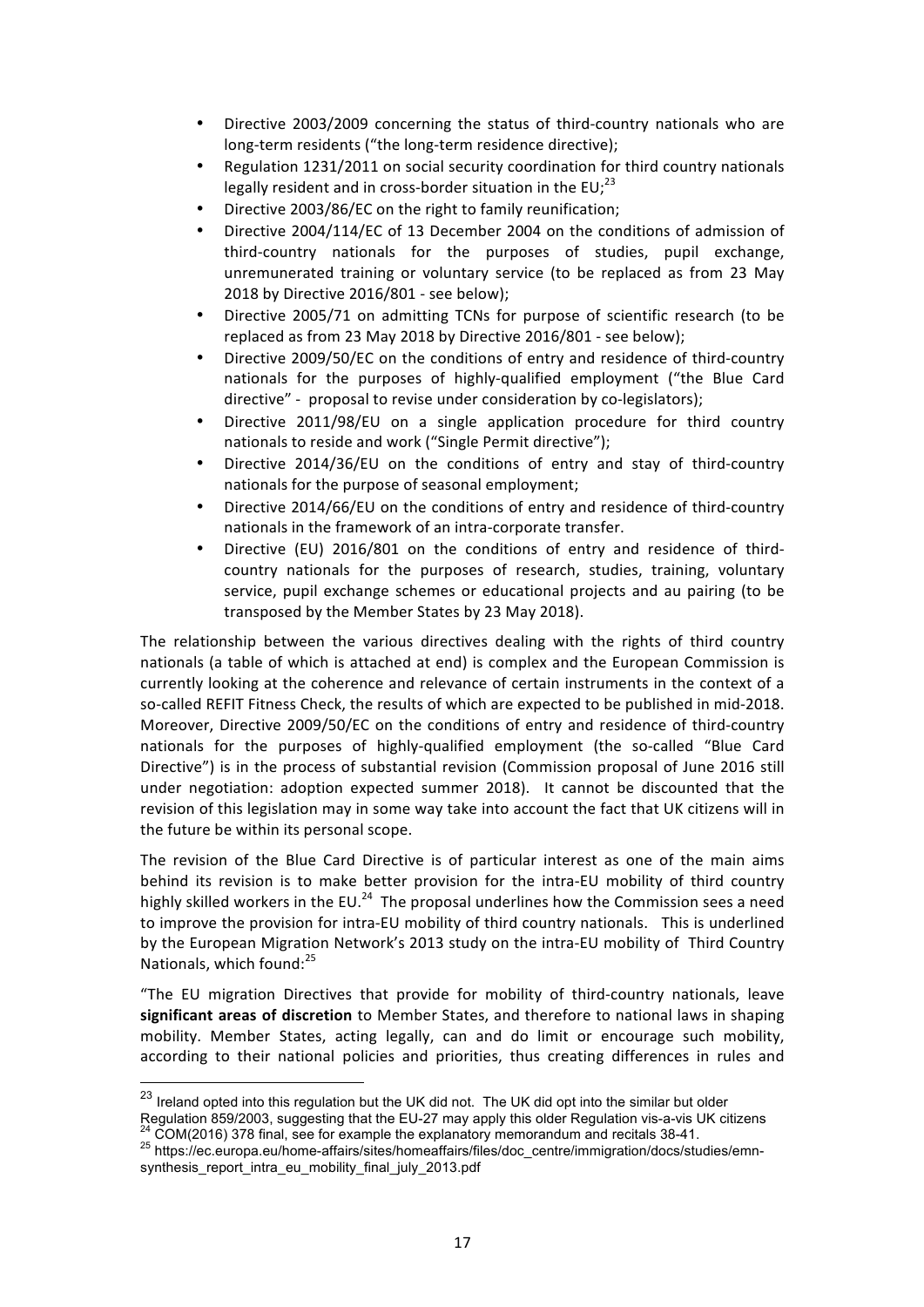practice across the Member States…On a practical level, burdensome **requirements for entrepreneurs and self-employed persons** can prevent mobile third-country nationals from settling in another Member State. Burdensome processes related to the **recognition of degrees and diplomas** and particularly, the associated cost, duration and documentation requirements may deter third-country nationals from moving".

#### **In the event of a no deal: default to third country national status?**

British in Europe has been asked on a number of occasions: "What would be the effect of no deal?" The short answer to the question is that nobody knows for certain. The longer answer is that the default position for UK citizens in the EU would be a mixture of EU, national, and international law (including the European Convention on Human Rights). In terms of EU law, the application of the EU acquis on third country nationals would be central, at least in those 25 Member States where it applies.

## *The Long Term Residence Directive*

Directive 2003/109 concerning the status of TCNs who are long-term residents ("the Long Term Residence Directive") would be particularly important in this context. This Directive, following on from the mandate given at Tampere, grants a specific "long-term resident" status to TCNs who have resided legally and continuously within the territory of a Member State for five years. Applicants for this status must show that they have stable and regular resources to provide for themselves and their families and comprehensive sickness insurance. There is also provision for Member States to apply national integration conditions (for example, attendance at language courses). The conditions to acquire longterm resident status are therefore more stringent than those that apply to permanent residence for EU citizens. Similarly, the family members who can enjoy rights with the longterm resident, are defined more restrictively than family members under the EU Citizenship Directive.

As regards rights, long-term residents enjoy equal treatment rights with nationals in a range of areas (e.g. access to employment, education and vocational training, social security (including healthcare) and social assistance) but a series of derogations apply. There is a right to equal treatment as regards recognition of professional diplomas and qualifications – this is however recognition in national law only and national procedures and costs will apply. As regards intra-EU mobility, long-term residents have the possibility to reside in the territory of another Member State for the purposes of employment or self-employment, pursuit of vocational training or studies, or "other purposes". The directive makes clear that this right is however without prejudice to the second Member State's competence to apply its own labour market policy as regards admission to its labour market. So, for example, if a Member State applies quotas on the number of third country nationals admitted to certain jobs or professions, it would still be entitled to apply these. There is also an explicit exclusion with regard to residence in another Member State for providers of cross-border services.26 In short, the status granted under the Long Term Residence Directive is much less favourable than EU citizenship: there is no free movement and no right to provide services in a second Member State.

We also note the 2011 EU Commission report into the transposition/implementation of the Directive which described the situation, five years after it entered into force, as

 $\overline{a}$ 26 Article 14(5) (b) of Directive 2003/109/EC.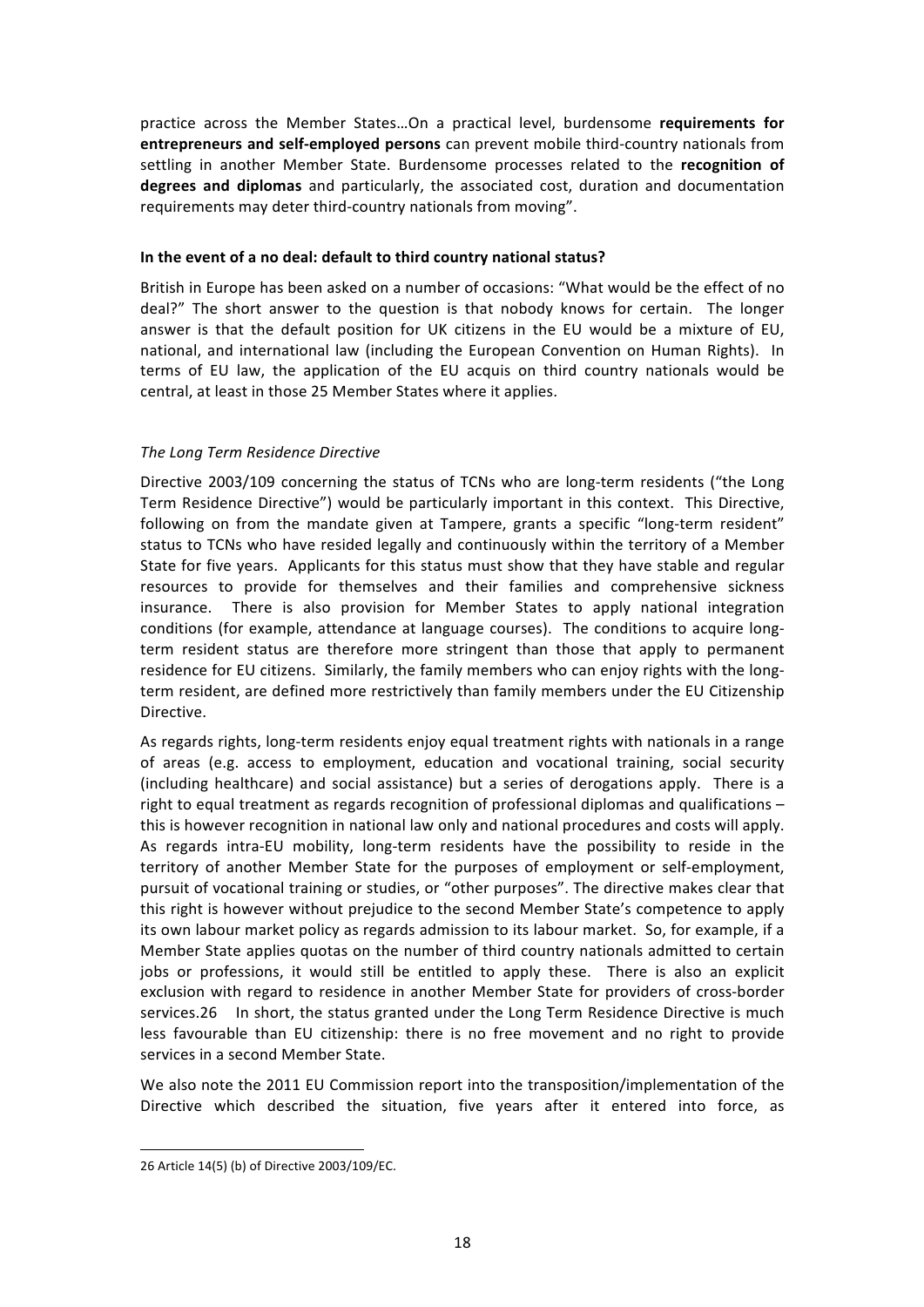"deplorable." Several of the Member States that are home to the largest communities of UK citizens in the EU were found to be in contravention of key provisions of the directive, including definition of status, refusal of status, giving long term residents the right to choose between a permit under national immigration law or EU law, costs of applying for a permit, higher fees for tertiary education than are charged to EEA nationals and quotas on work permits for long term residents moving from one EU member state to another<sup>27</sup>. Under its Fitness Check (referred to above), the EU is currently reviewing the workings of this Directive, but it could be some years before any reform is made.

### **I***mpact of other EU third country national acquis*

Other instruments part of the EU TCN acquis could also provide some default rights in the case of no-deal. In particular, the so-called "Single Permit Directive" (Directive 2011/98/EU), which provides a catalogue of equal treatment rights to "third country workers" – persons legally residing and allowed to work – could provide some rights for those UK citizens not yet covered by the Long-term Residence Directive. Equal treatment with nationals as regards recognition of qualifications and equal treatment as regards social security (including healthcare) is, for example, covered. For students and researchers and their family members, Directive 2016/801, governing conditions of entry and residence for TCNs for purpose of research, studies, training and volunteering, sets out the various residence conditions and certain limited intra-EU mobility rights for the purposes of study and research.

## *Health and social security*

In a no-deal situation, the reciprocal healthcare system based on Regulation 883/2004 would fall away with potential implications for provision of healthcare for UK citizens covered by an S1. However, most of the EU TCN instruments mentioned above give to persons within their scope a right to equal treatment with nationals as regards social security (a term under EU law which also includes healthcare).<sup>28</sup> These TCN equal treatment provisions could therefore provide a potential solution to this particular issue.<sup>29</sup> They would not however provide a solution to the question of pension uprating by the UK, which is a matter which could best be solved by the UK unilaterally or, alternatively, via bilateral agreements made between the UK and each Member State of residence. 

Regulation 1231/10 extends the EU's social security coordination rules (in Regulation 883/2004) to third country nationals, who are legally resident in a Member State and in a cross-border situation. This means that the rules in Regulation 883/2004 could therefore continue to apply to UK citizens residing in an EU-27 country and moving to another EU-27 country if legally resident and in a cross-border situation. So, a UK citizen living and insured for healthcare in Germany could use an EHIC card when going on holiday to Spain, for

<sup>&</sup>lt;sup>27</sup> Report from the Commission to the European Parliament and Council on the Implementation of Directive 2003/109/EC COM (2011) 585 final: https://ec.europa.eu/home-

affairs/sites/homeaffairs/files/http%3A//ec.europa.euwhat-we-do/policies/pdf//1\_en\_act\_part1\_v62\_en.pdf <sup>28</sup> See Article 11(1)(c) Long Term Residence Directive (Directive 2003/109/EC); Article 12(1)(f) Single Permit;

Article 11(2) of Directive 2016/801 in the case of access to healthcare for students.<br><sup>29</sup> This is provided that Member States approach reasonably the requirement to have comprehensive sickness insurance in order to obtain for example long-term resident status in the first place. The Commission's 2009 Communication interpreting the Free Movement Directive (COM(2009) 313) is however helpful in this regard: see point 2.3.2, which makes clear that healthcare provided on the basis of an S1 is to be regarded as comprehensive sickness insurance.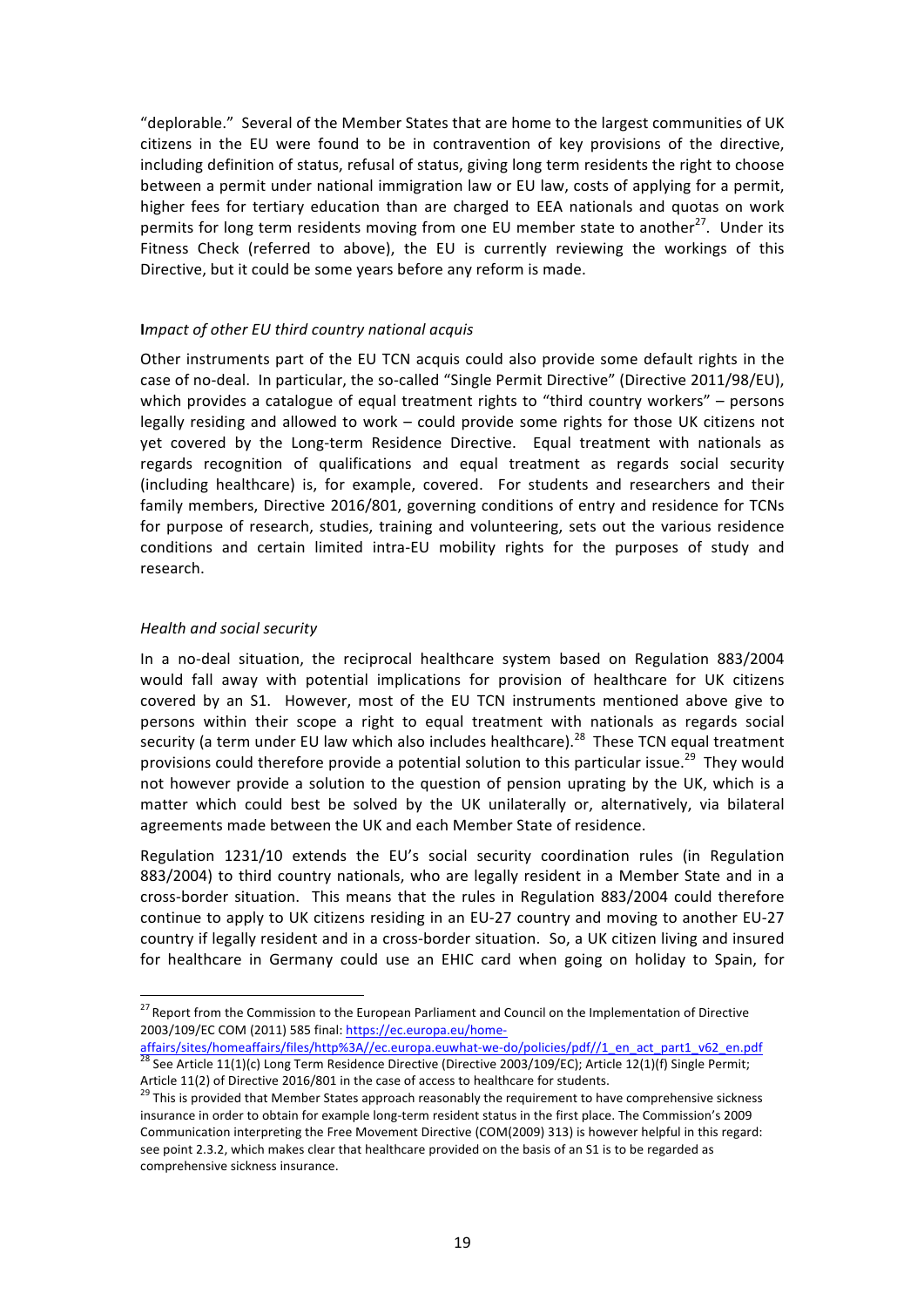example. Similarly, the possibility for a UK citizen to aggregate insurance periods for work undertaken in EU-27 countries would also continue on the basis of Regulation 883/2004.

# **In the event of a deal under the Withdrawal Agreement that does not cover all existing rights**

In the event of a deal under the Withdrawal Agreement ("WA") to protect the rights of UK citizens living in the EU, the question arises as to how the rights given by the WA will interact with the rights in the EU acquis for third country nationals. There are two key issues for British in Europe here: (1) can the rights in the EU TCN acquis be used to make up for gaps in the WA; and (2) Given that that citizens covered by the WA will have "special status", $30$  will it nonetheless be possible for UK citizens with such "special status" to benefit from rights contained in the EU acquis for TCNs?

### *Can rights under the TCN acquis make up for gaps in the Withdrawal Agreement?*

It has been suggested to British in Europe that, where the Withdrawal Agreement does not provide rights for UK citizens, they can nonetheless fall back on the EU acquis for TCNs. The gaps in the WA of most concern are free movement between Member States, recognition of professional qualifications, the possibility to work in an employed or selfemployed capacity in another Member State (or a number of Member States) and/or to provide cross-border services. Yet the brief analysis of the TCN acquis above shows that it is precisely in these areas where it is at its weakest: third country nationals may have a right to work in an employed or self-employed capacity in one Member State but moving to work or take up self-employment in another Member State usually depends on an authorisation by the new Member State; while there is a right to move for up to 90 days within the Schengen zone, there is no right to carry on a business activity in another Member State. Various instruments (e.g. long term residence directive/Single Permit Directive) contain a right to be treated equally with nationals as regards recognition of professional and other educational qualifications, but this is very different from a guarantee that the qualification will be recognised (if it is not recognised for a national, it will not be recognised for a TCN either) and it can involve lengthy national procedures and considerable cost.

In short, reliance on the TCN acquis cannot make up these major gaps in the WA. Certain instruments, such as Regulation 1231/10 on social security coordination for mobile TCNs, will however be beneficial.

# *Will UK citizens and their family members within scope of the WA be able to benefit from rights under the TCN acquis?*

The Commission's Communication of 8.12.2017 on the state of progress of the negotiations with the UK acknowledges that UK citizens covered by the WA will have "special status." The immediate question is whether we can have this "special status" but at the same time benefit from rights given to TCN under the EU acquis. Will "mix and match" of special status and other TCN rights be possible?

Secondly, as set out above, the EU's acquis on rights of TCN is complex: a particular complexity is that, if a person has rights under one instrument, he is often excluded from rights under other instruments. So, for example, long-term residents are excluded from rights under the Single Permit Directive, the Blue Card Directive and from rights under the

 $30$  Commission's Communication of 8.12.17 on the state of progress of the negotiations.